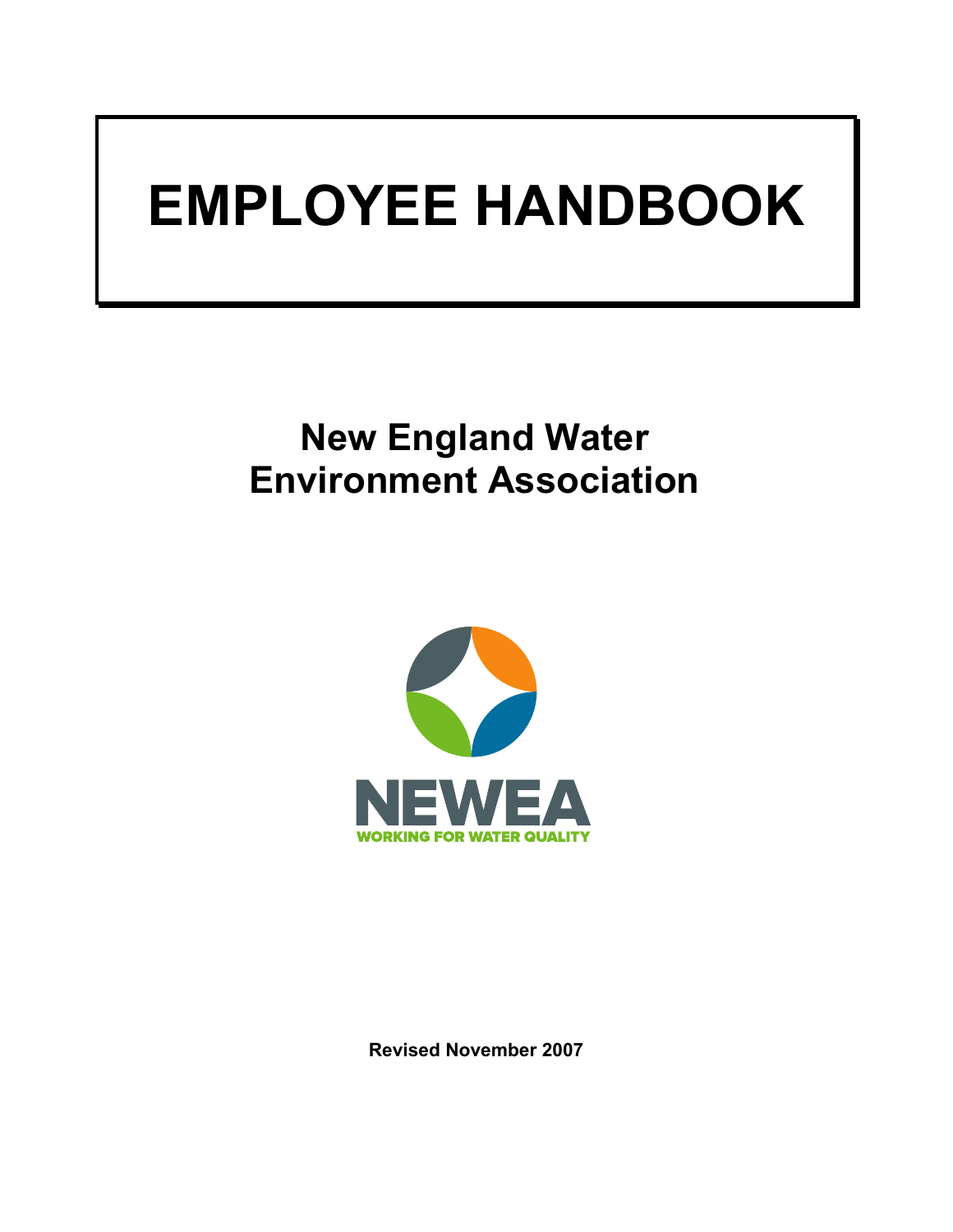# **WELCOME TO NEWEA**

This handbook is designed to help you get acquainted with NEWEA. In it you'll learn more about NEWEA, its programs and structure. You'll find sections on employee rights and benefits, a code of conduct designed to give all employees full and fair notice of their professional and ethical obligations, as well as a review of NEWEA policies as they apply to everyone on the staff.

Please read this handbook thoroughly and keep it accessible for easy reference. Of course, this handbook cannot cover every eventuality that may arise. If you have questions, or would like more information, the Human Resources representative in the NEWEA office is the most immediate resource available to you. You will be provided with supplements to these policies and procedures as the need arises.

All staff members will be deemed to have read this document and to understand its provisions and obligations. This document and its contents were approved by the NEWEA Executive Committee on November 15, 2007.

> Elizabeth A. Cutone Executive Director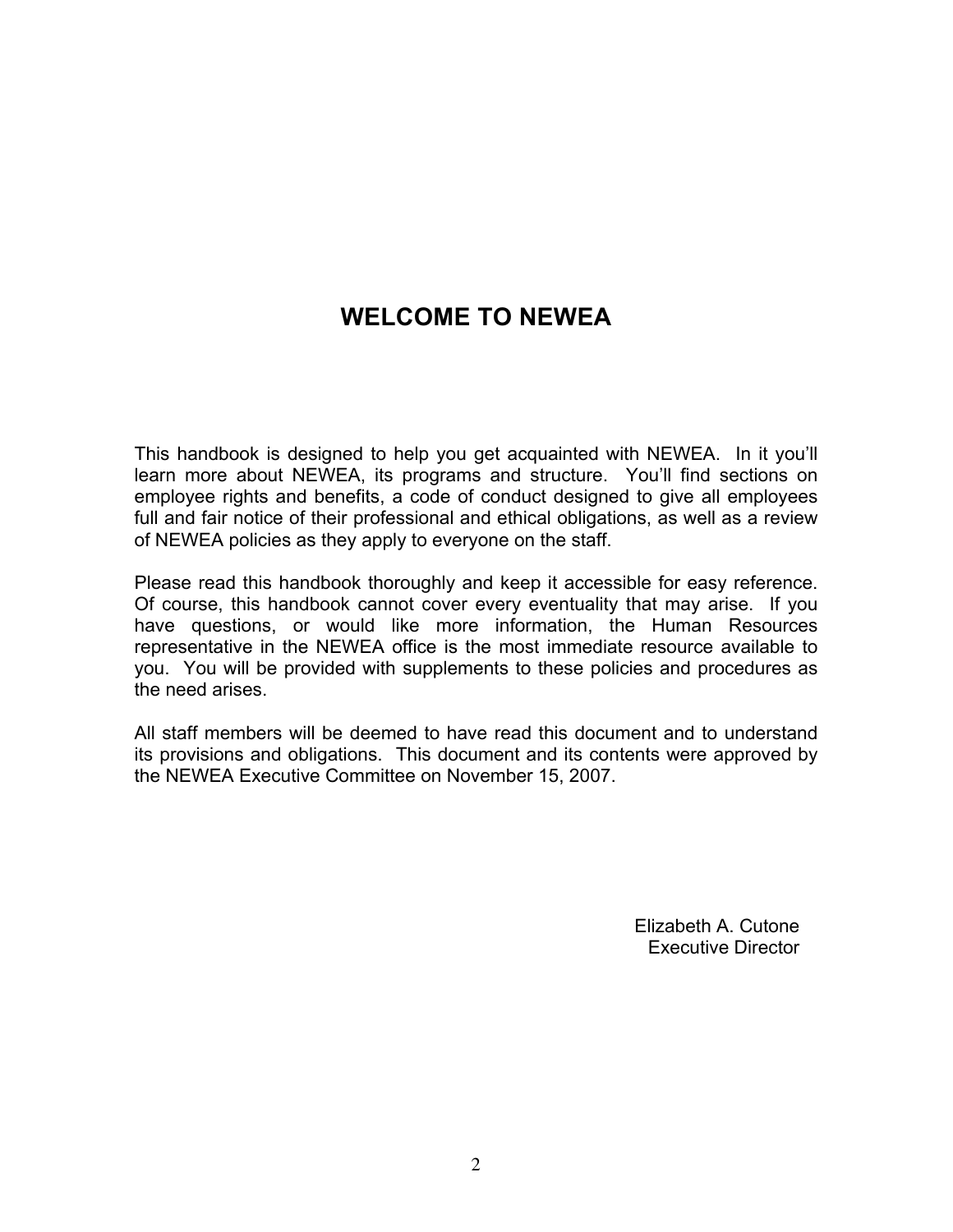# **Table of Contents**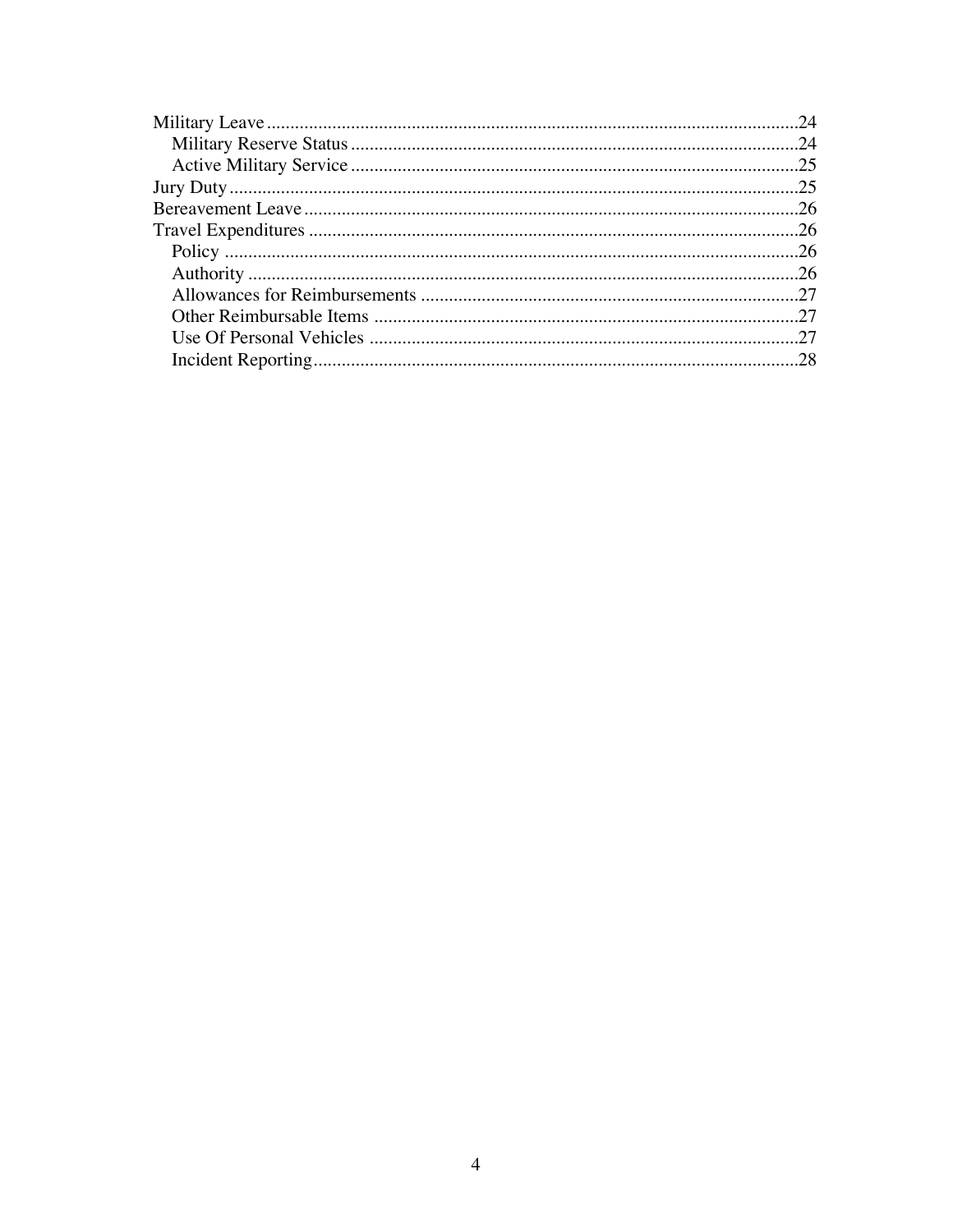### **EQUAL EMPLOYMENT OPPORTUNITY STATEMENT**

Candidates for employment will be considered solely on the basis of qualification and without regard to race, age, religion, national origin, political or union affiliation, marital status, sexual orientation, veterans' status or sex. Physical or mental handicaps will be considered only as they may relate to the candidate's ability to fulfill bona fide job requirements. This policy refers to all personnel practices including, but not limited to, employee recruitment, hiring, transfers, promotions, training, discipline, and termination.

The Executive Director shall select and appoint persons for staff positions authorized and included in the budget of the Association. Appointments for regular, full-time positions shall be made after a job description for such position has been developed and the description, including a salary, has been recommended by the Management Review Committee and approved by the Finance Committee. Rates of pay for other than regular, full-time positions shall be approved by the Executive Director and Management Review Committee. The Executive Director shall report to the Association at the next regular business meeting on all appointments to fill positions authorized by the Association.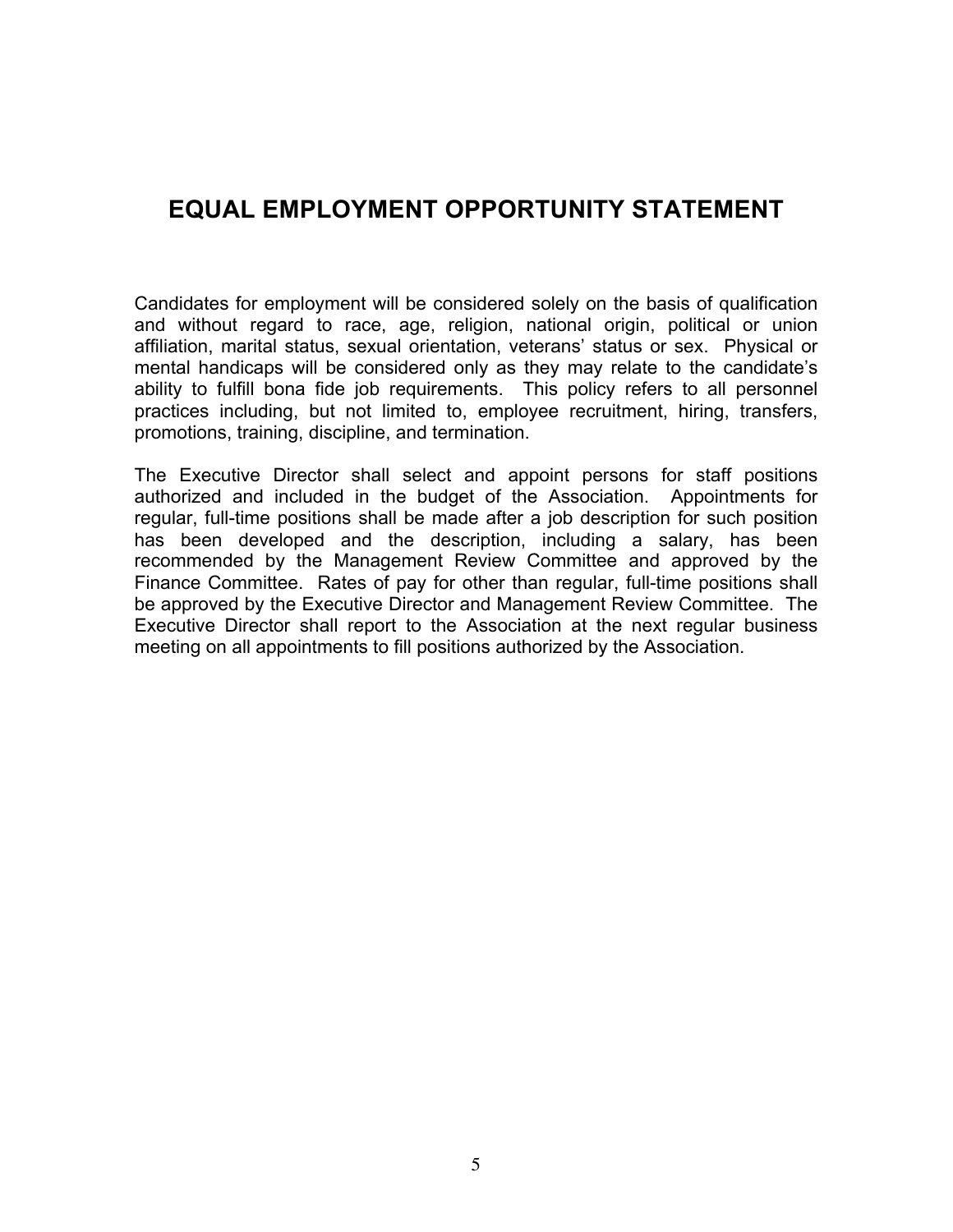# **GENERAL POLICIES AND PROCEDURES**

This handbook has been prepared to give employees a general overview of NEWEA's benefits and policies. Careful review and familiarization with the handbook is each employee's responsibility.

The contents of this handbook are represented as a matter of information only. While NEWEA believes wholeheartedly in the plans, policies and procedures described here, as such, they are not conditions of employment. NEWEA reserves the right to modify, revoke, suspend, terminate or change any or all such plans, policies and procedures, in whole or in part at any time, with or without notice. The language used in this handbook is not intended to create, or to be construed to constitute a contract between NEWEA and any or all of its *employees.*

#### *Administration*

The Executive Director shall be in charge of the offices of the Association and shall determine the opening and closing hours. He/she may delegate this responsibility during absences.

The Executive Director has responsibility for administering written procedures and policies approved by the Executive Committee/Association. In the event of situations not covered by written procedures or policies, the Executive Director may take action without Executive Committee approval, keeping the Chair of the Management Review Committee and the Executive Committee informed of significant actions taken and the need for future development of written procedures or policies. Changes or amendments to the administrative procedures may be approved by the Executive Committee or Association at any time, and a complete review of administrative procedures will be conducted every three years. All employees will receive a copy of these procedures. Exceptions to written procedures may be made only by the Executive Director or the Management Review Committee. These exceptions will be reported to the Executive Committee at its next scheduled meeting. Should conflicts arise at any time regarding the application of these rules for employees housed outside the Association offices, employment procedures shall be applied in accordance with a decision by the Executive Director, utilizing his/her best professional judgment.

#### *Working Hours*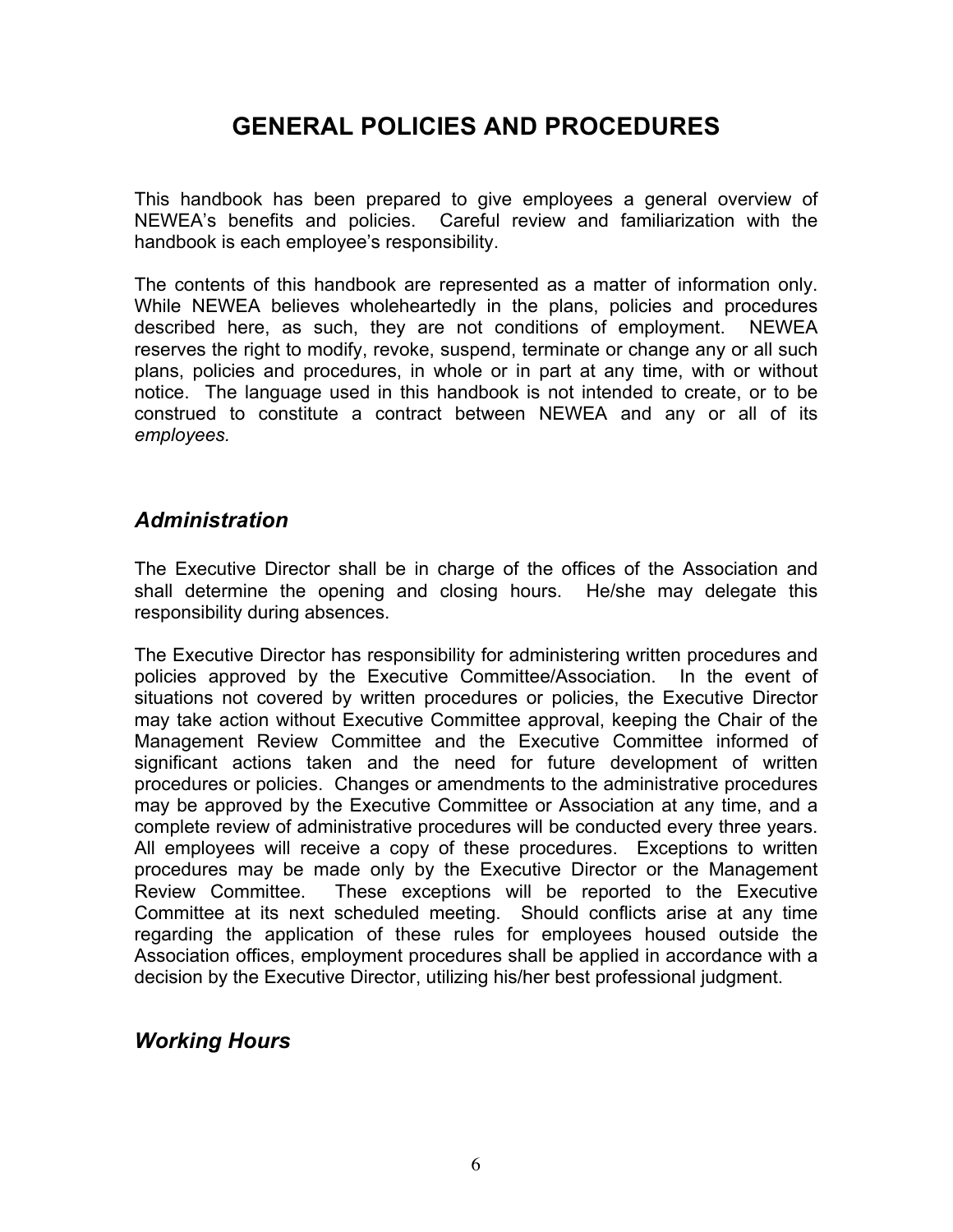The regular workweek at the NEWEA offices is Monday through Friday and normally consists of 7.5 hours per day, or 37.5 hours per week. General office hours at the NEWEA , office are from 8:00 a.m. to 4:00 p.m. Employees are expected to take a maximum unpaid lunch period of 30 minutes. Individuals may alter this schedule by prior agreement with the Executive Director, as long as regularly scheduled hours are worked each week.

#### *Code of Conduct*

NEWEA, in an effort to provide a drug free workplace, requires that all employees conduct themselves in a professional and courteous manner, and prohibits any employee from the unlawful manufacture, distribution, dispensing, possession or use of a controlled substance in the workplace.

Employees reporting for work, or being present at work while under the influence of alcohol or illegal drugs or with apparent signs of alcohol or drug influence will be subject to disciplinary action, which may include immediate termination.

Any employee convicted of a drug offense for a violation that occurred in the work place may be required to participate in a drug rehabilitation program, or be subject to termination.

#### *Personal Appearance*

NEWEA believes that the image employees project is a key factor affecting confidence in the quality of our professional and technical services. Employees are encouraged to take pride in their personal appearance and are expected to present themselves during working hours in attire that is appropriate to their position and the nature of the work performed. Employees should be conscious of maintaining dress, grooming and personal hygiene standards that present the business image desired by NEWEA, particularly when attending meetings in or out of the office.

Examples of unacceptable clothing include, but are not limited to, items such as:

- Tasteless slogans or profanity on clothing
- Beach-type clothing and footwear
- Sweatpants/jogging suits
- Unclean clothing
- Clothing that has holes, is ripped, frayed, or in disrepair
- Clothing that is too tight or unduly revealing; for example, clothing that is designed to expose the midriff or which falls above the mid-thigh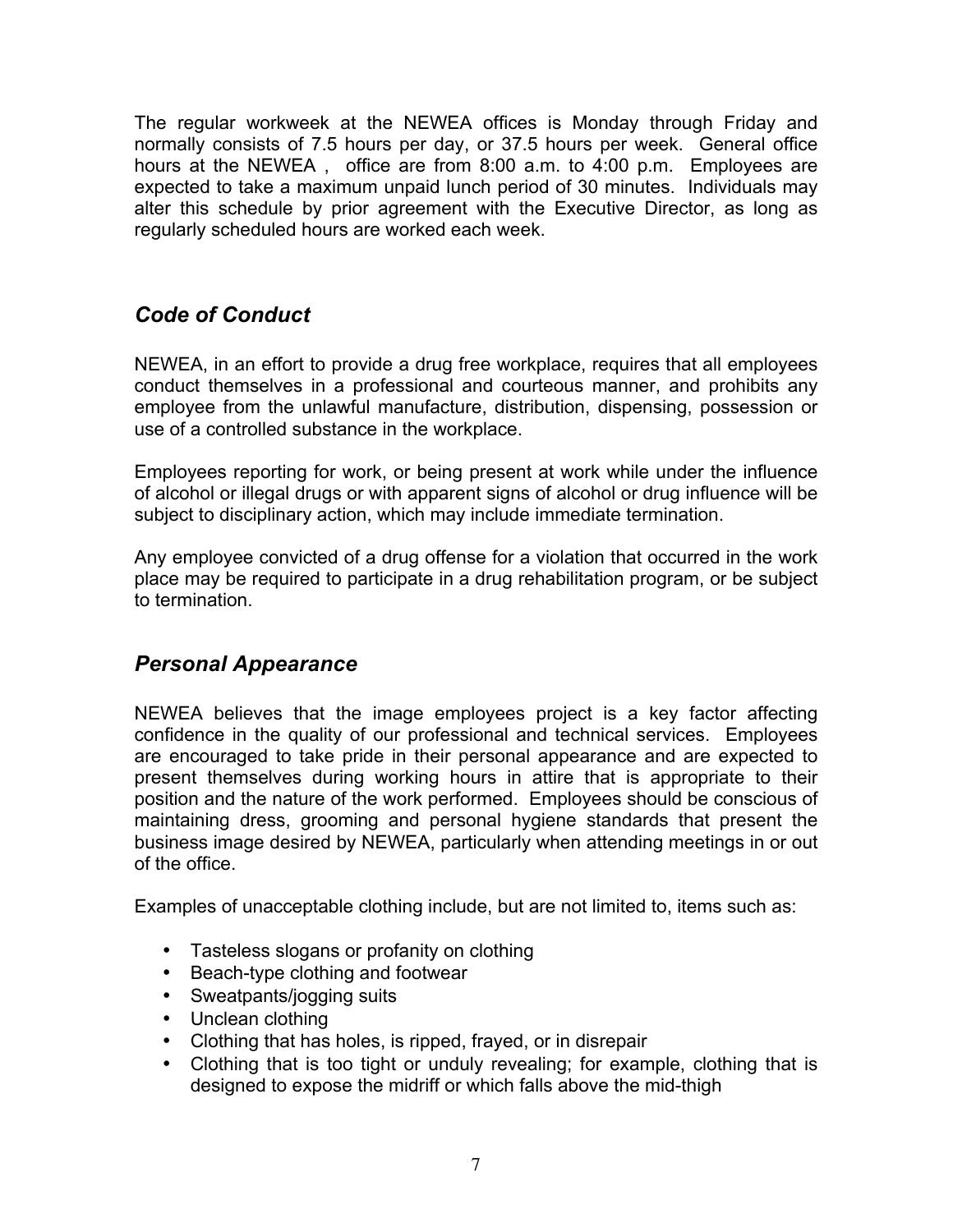• Clothing that advertise any product, including environmental equipment or suppliers

Employees who are in doubt, or have questions about the specific personal appearance standards for themselves or others in their work unit, should consult with their supervisor.

Any employee who reports to work in a manner that does not conform to the above policy may be required to return home to correct the situation. Employees who continue to violate this policy after receiving one verbal reprimand for their personal appearance are subject to disciplinary action, including dismissal.

#### *Conflict-of-Interest Policy*

No employee of the NEWEA shall solicit or engage in consulting, or any other professional work that may create a conflict of interest, or otherwise interfere with their ability to perform their employment responsibilities at NEWEA.

An employee shall inform and obtain approval from his/her supervisor of their intent to engage in outside employment, with or without compensation that involves:

- 1. Consulting services;
- 2. Holding state or local public office;
- 3. Subject matter that deals with policies, programs or operations of the Association,
- 4. Any other matter to which the employee presently is assigned to, or to which the employee has been assigned, or
- 5. The provision of services to, or for
	- a. An Association contractor or subcontractor
	- b. The holder of an Association grant or agreement

Form and content of request. The employee's request for approval of outside employment shall be submitted to his/her supervisor and shall include:

- 1. Employee's name.
- 2. Notice of outside activity, including a full description of the services to be performed and the amount of compensation expected.
- 3. The name and business of the person, or organization, for which the work will be done, indication of the type of services to be rendered and an estimation of the number of clients or customers anticipated during the employment period.
- 4. The estimated time to be devoted to the activity.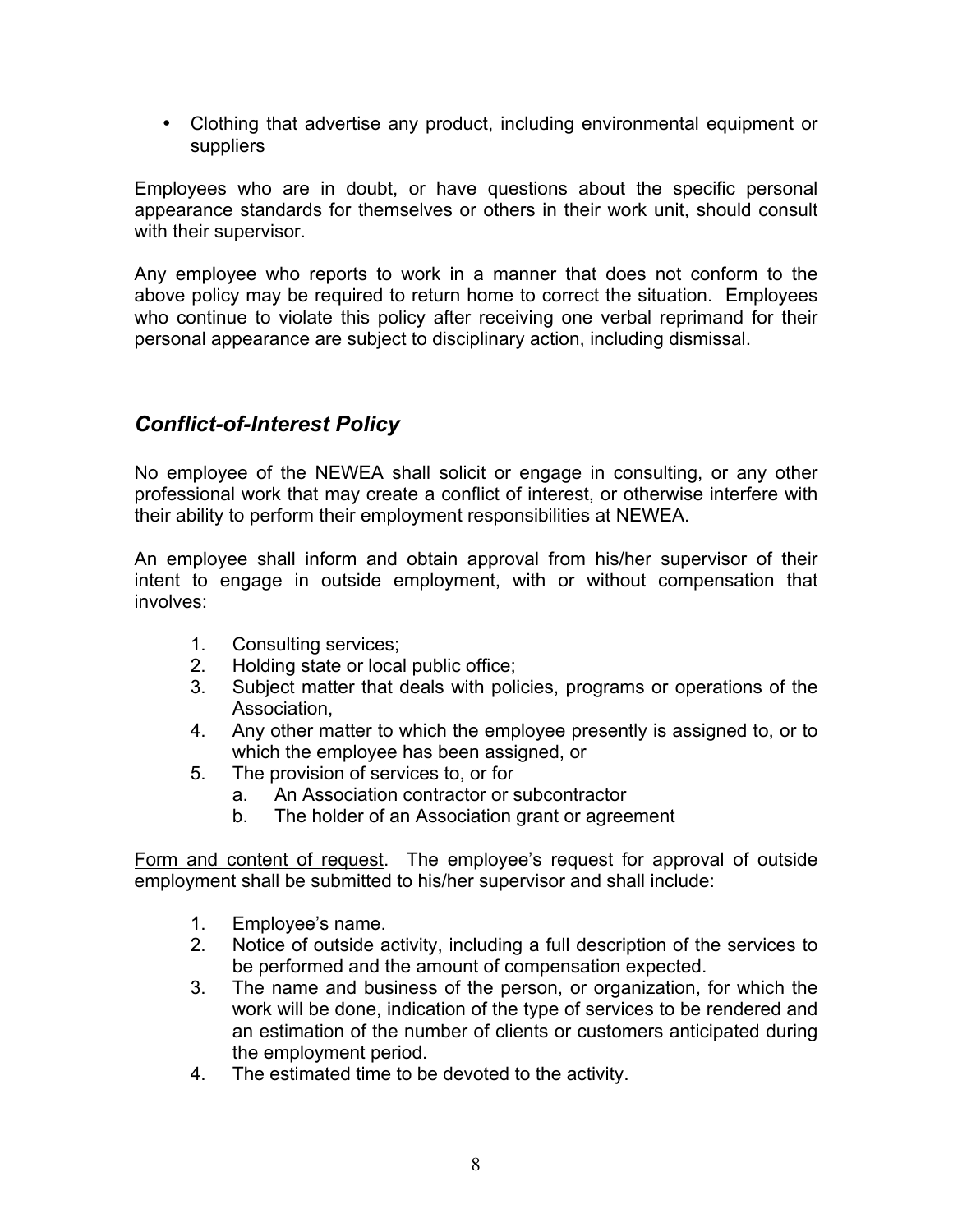- 5. A copy of any written agreement or proposed agreement between the employee and the outside employer.
- 6. Whether the service will be performed entirely outside of normal duty hours. (If not, estimate the number of hours of absence from work required.)
- 7. The employee's statement that no official work time, or Association property, resources or facilities will be used in connection with the outside employment.

Definition of employment for purposes of this section: "Employment" means any form of non-Association employment, business relationship, or activity involving the provision of personal services by the employee, whether or not for compensation. It includes, but is not limited to, personal services as an officer, director, employee, agent, attorney, consultant, contractor, general partner, trustee, teacher, or speaker. It does not, however, include participation in the activities of non-profit charitable, religious, professional, social, fraternal, educational, recreational, public service or civic organizations, unless such activities are for compensation, other than reimbursement for expenses.

Any employee failing to comply with this policy will be subject to disciplinary action, including termination.

#### *Sexual Harassment*

#### **Introduction**

It is the policy of NEWEA to provide a work environment free of sexual harassment. This policy applies to all employees in the workplace or in connection with their employment, at all locations, and will be strictly enforced by NEWEA.

Sexual harassment of employees occurring in the workplace, or in other settings in which employees find themselves in connection with their employment, will not be tolerated. Such harassment violates an individual's basic civil rights, undermines the integrity of the workplace and adversely affects employees, whether or not they are the direct subjects of harassment. Sexual harassment is a form of discrimination on the basis of sex and is, therefore, prohibited by both State and Federal law. Further, it is unlawful to retaliate against an employee for filing a complaint of sexual harassment, or for cooperating in an investigation of sexual harassment.

#### **Definition of Sexual Harassment**

Sexual harassment is defined as unwelcome sexual advances, requests for sexual favors and other verbal, non-verbal or physical contact of a sexual nature, when: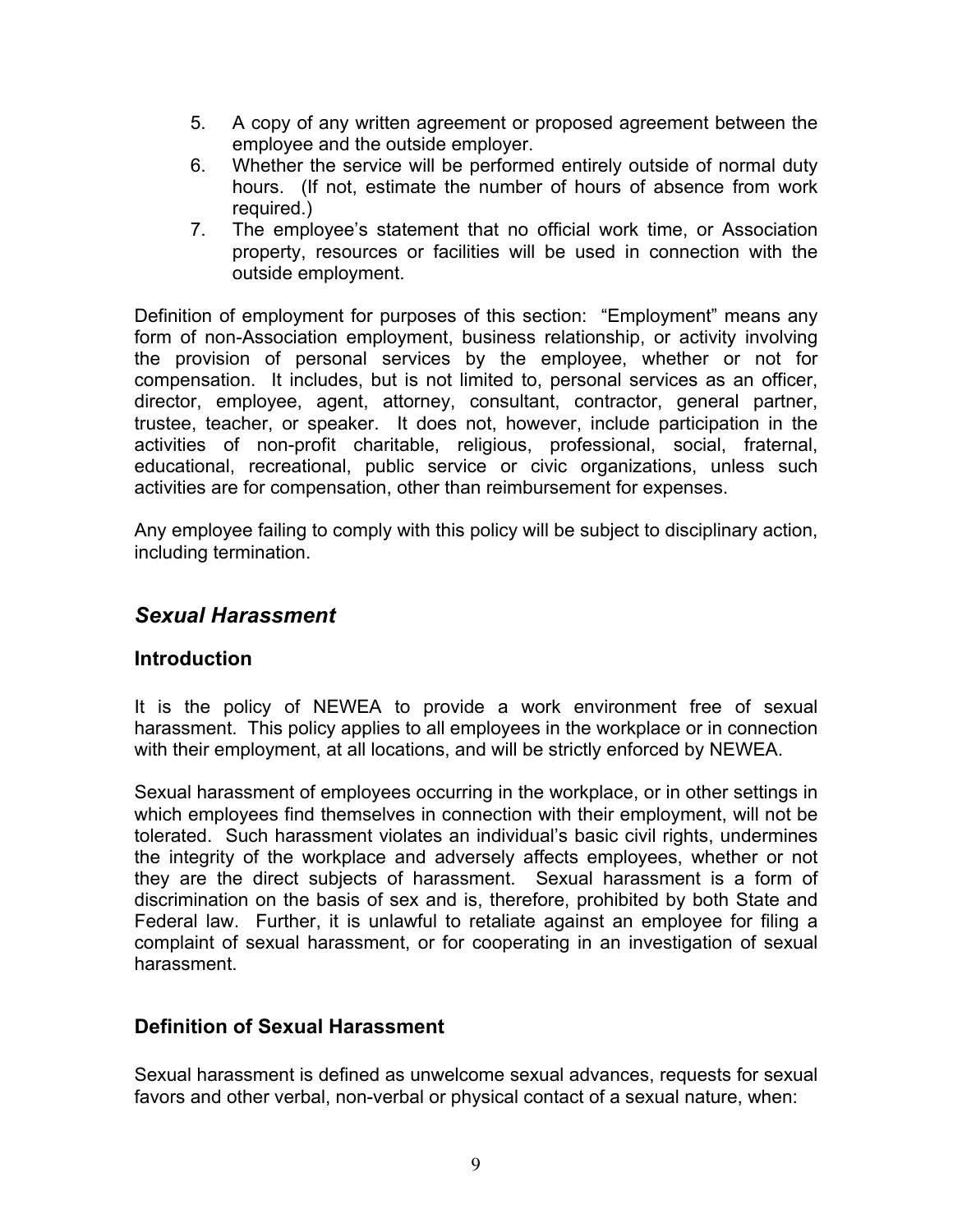- submission to, or rejection of such conduct is made, either explicitly or implicitly, as a term or condition of employment, or as a basis for employment decisions;
- the conduct has the purpose or effect of unreasonably interfering with an individual's job performance by creating an intimidating, hostile, humiliating or offensive work environment.

Under these definitions, direct or implied requests by a supervisor for sexual favors in exchange for actual or promised job benefits, such as favorable reviews, salary increases, promotions, increased benefits, or continued employment constitutes sexual harassment. The legal definition of sexual harassment is broad and in addition to the above examples, other sexually-oriented conduct, whether it is intended or not, may also constitute sexual harassment.

#### **Examples of Sexual Harassment**

While it is not possible to list all those additional circumstances that may constitute sexual harassment, the following are some examples of conduct which, if unwelcome, may constitute sexual harassment, depending upon the totality of the circumstances, including the severity of the conduct and its pervasiveness.

Verbal: Sexual innuendoes, suggestive comments, jokes of a sexual nature, sexual propositions, threats, unwelcome sexual flirtations, persistent requests for dates, degrading words to describe an individual, comments of a sexual nature, discussion of one's sexual activities, and lewd or vulgar comments about an individual's body.

Non-Verbal: Displaying sexually suggestive or offensive objects or pictures, written comments, suggestive or insulting sounds, leering, whistling, obscene gestures.

Physical: Unwanted physical contact, which may including touching, pinching or brushing against the body, coerced sexual intercourse, and assault.

#### **Complaints of Sexual Harassment**

NEWEA encourages any individual who believes he/she has been subjected to sexual harassment to bring his/her concern, as soon as possible, either in writing or orally, to the Executive Director, or any member of the Senior Management Team (President, President Elect, Vice President, Treasurer). These people are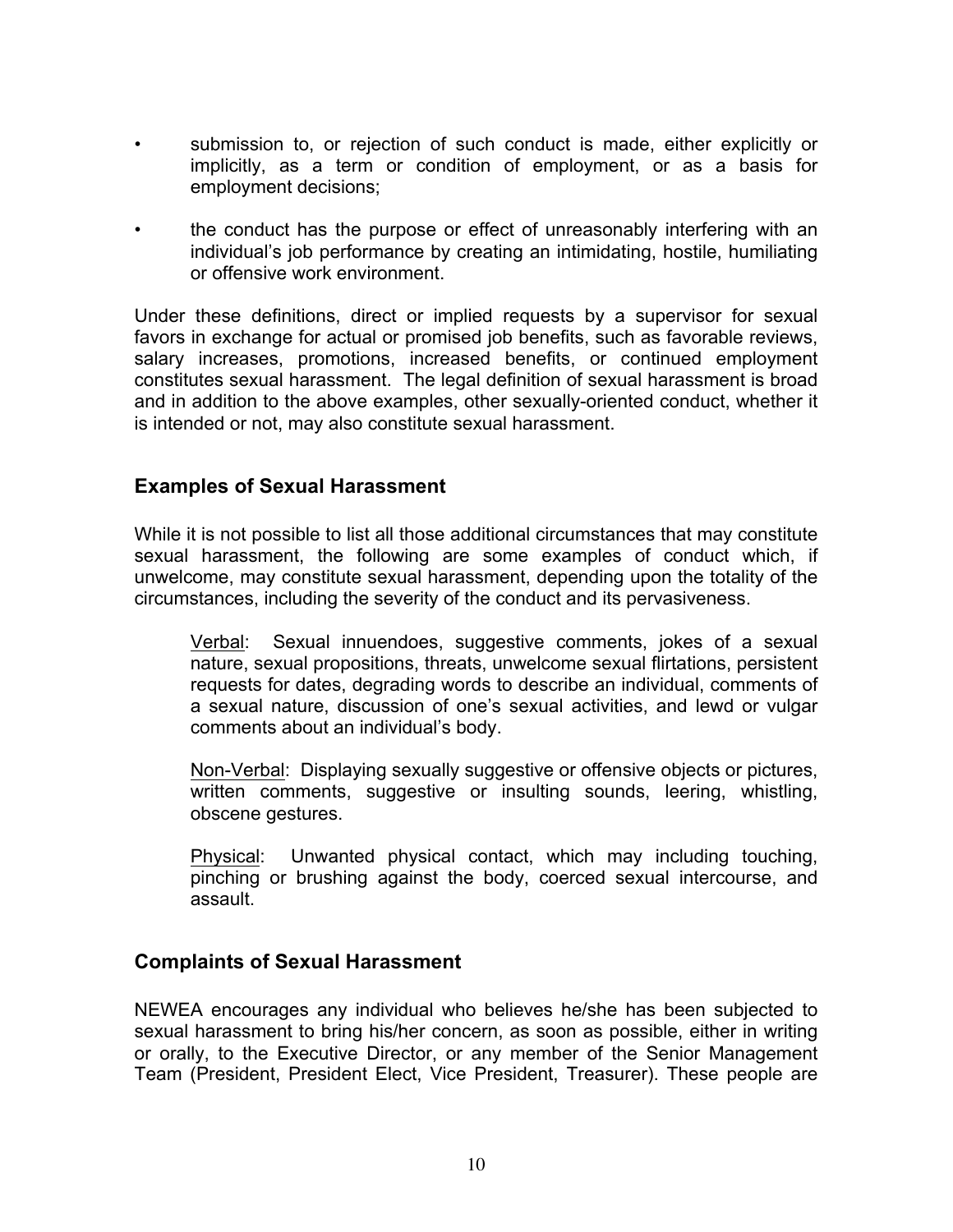available to discuss any concerns you may have and to provide information to you about our policy on sexual harassment and our complaint process.

When a supervisor/manager becomes aware that any employee is being sexually harassed, he/she must take immediate and appropriate corrective action, including bringing the issue to the attention of the Executive Director. Any supervisor/manager, who does not deal with complaints in a way that is consistent with this policy, will be subject to disciplinary action.

All complaints will be discreetly investigated in an impartial, prompt and thorough manner. The investigation will be conducted in such a way as to maintain confidentiality, to the extent possible. The NEWEA investigation may include a private interview with the person filing the complaint and with any witnesses. NEWEA may also interview the accused person and inform him/her of the facts of the complaint. When NEWEA has completed the investigation, NEWEA will inform both parties of the results of that investigation and the action taken.

#### **Disciplinary Action**

In the event it is determined that sexual harassment has occurred, NEWEA will take whatever action necessary to end the harassment and prevent the misconduct from recurring. Corrective action will reflect the severity of the conduct and may range from reprimand to termination of employment. In cases of blatant or intolerable severity, the offending employee may be terminated without warning. Follow-up inquiries may be made to ensure that harassment has not resumed and that the person filing the complaint has not suffered retaliation.

In the event of a complaint by an employee involving a visitor, vendor contractor or other non-employee, NEWEA shall take action directly with the outside person/company in an expeditious fashion.

\_\_\_\_\_\_\_\_\_\_\_\_\_\_\_\_\_\_\_\_\_\_\_\_\_\_\_\_\_\_\_\_\_

NOTE: Employees in states other than Massachusetts are also subject to any conditions required by the sexual harassment policy of the state in which they work.

To explore other legal remedies, employees may also contact the following State and Federal agencies:

#### **Equal Employment Opportunity Commission (EEOC)**

One Congress Street, 10th Floor, Boston, MA 02114 - (617) 565-3200 Complaints must be filed within 300 days of the adverse action.

#### **Massachusetts Commission Against Discrimination (MCAD)\***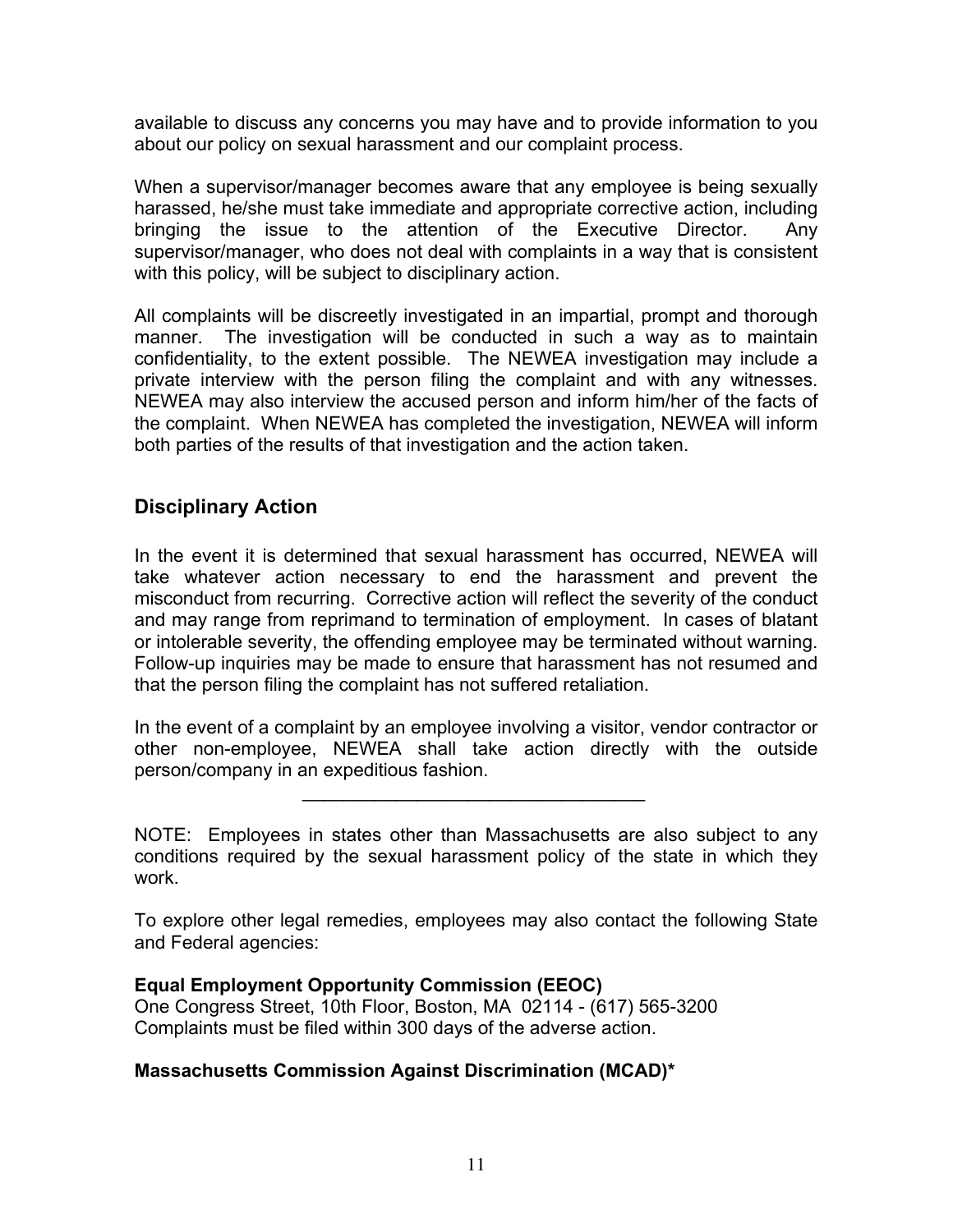Boston Office: 1 Ashburton Place, 6<sup>th</sup> Floor Boston, MA 02108 - (617) 944-6000

Springfield Office: 436 Dwight Street, 2<sup>nd</sup> Floor, Room 220, Springfield, MA 01103 - (413) 739-2145

Complaints must be filed within six months of the adverse action

\*For Massachusetts employees only: Employees in other locations should contact the appropriate agency in their state.

#### *Employee Classification*

Full-time Employee - A full-time employee is defined as an employee who normally works a full workweek and whose employment is expected to continue for twelve months or more, or an employee who normally works a full workweek and has been employed for twelve consecutive months or more. This employee is eligible for full benefits.

Note: A full workweek is defined as 37.5 hours.

Part-time Employee - A part-time employee is defined as an employee scheduled to work fewer than 37.5 hours per week on a regular basis. This employee is eligible for social security, workers compensation and unemployment insurance only.

Temporary Employee – A temporary employee is scheduled to work a specific number of hours per week for a period of less than twelve months. This employee is eligible for social security, workers compensation and unemployment insurance only.

Non-Exempt Employee – A Non-Exempt employee is an employee who is covered by the Fair Labor Standards Act. By definition of the Act, non-exempt employees are eligible to be paid premium (e.g., time and one-half rates for all hours worked over 40 hours in any work week.)

Exempt Employee – An exempt employee is a full-time, salaried employee who is excluded from the minimum wage provisions of the Fair Labor Standards Act and does not receive overtime pay. Exempt employees are those for whom at least 80% of their work is executive, administrative, or professional in nature, requiring regular exercise of discretion and independent judgment.

#### **Conversion of Full to Part-Time Employment**

Upon conversion from full to part-time employment, consideration of accumulated leave shall be addressed. An employee must do so by choosing an option of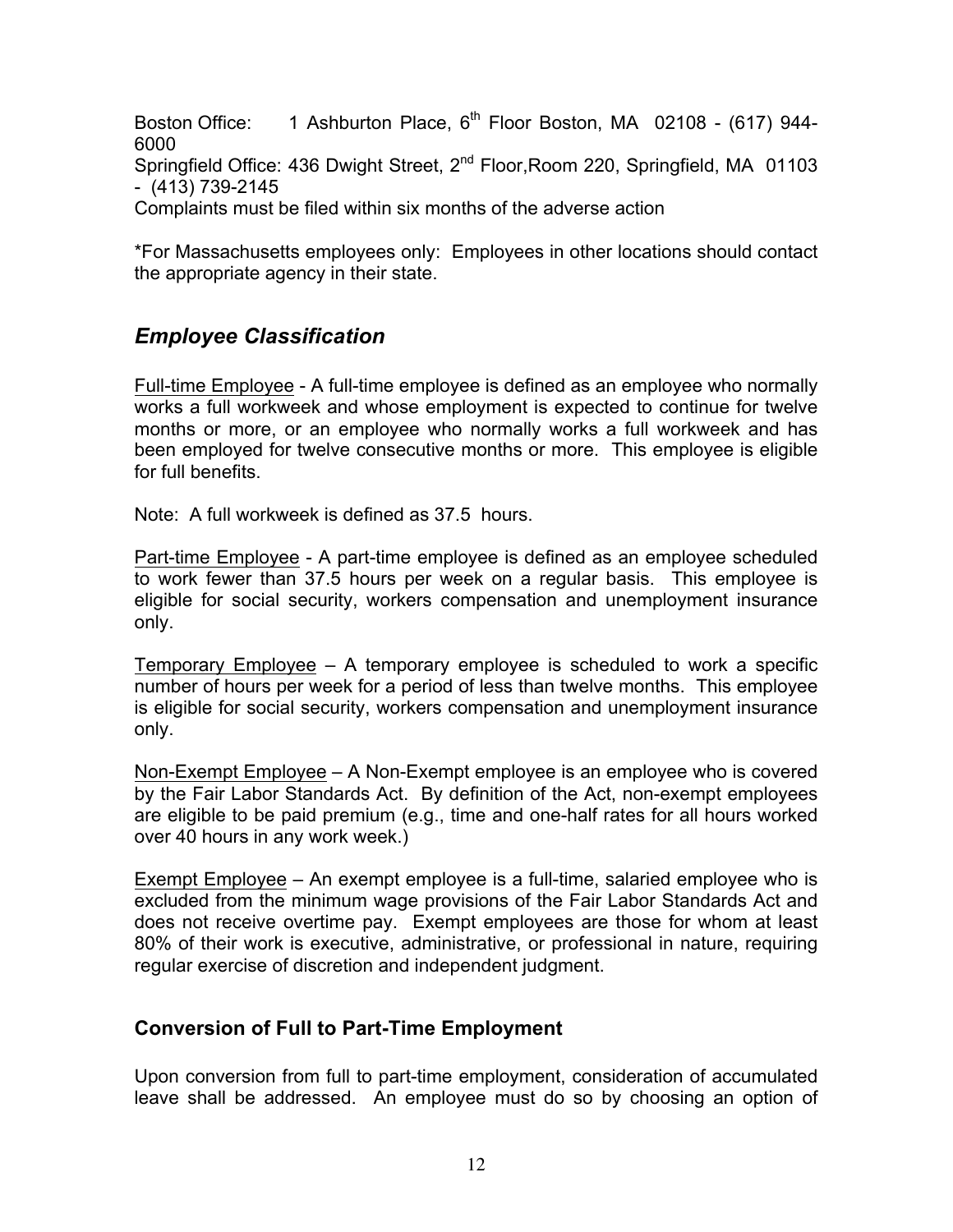utilizing accumulated leave time or being reimbursed for said time. A combination of these options, with mutual agreement by the employer, may be selected. Leave time eligible for consideration under this provision shall be in accordance with the maximum accrual limits as provided for in these policies.

#### **Employment of Relatives**

Employees cannot participate in the hiring, the supervision of, promotion of, or the granting of salary increases to a relative. If any employee is in a position where he/she would ordinarily act upon a matter involving a relative, he/she must inform his/her supervisor/program manager who may assume the responsibility, or delegate it to an appropriate staff member.

#### **Personnel & Leave Records**

Personnel records are confidential. Access to the file is limited to the Executive Director and Chair of the Management Review Committee, with prior approval from the Executive Director and only in those instances where there is a clear need for information, or where an employee has given written consent. Each employee, however, has the right to see his/her personnel file and copy material contained in the file.

Leave records are maintained by the Executive Director in the NEWEA office. Each employee is provided with a quarterly report which shows usage and accrual of annual leave, sick leave, personal and compensatory time.

#### **Changes in Personnel Information**

In order to keep accurate personnel and payroll records, changes in an employee's personal status, such as legal name, address, phone number, marital status and any other vital information must be promptly reported to the Executive Director in the NEWEA office.

#### **Employee Development**

Each NEWEA employee is encouraged to further his/her career development in order to become more effective on the job and/or complement work experience in preparation for further assignments, provided such training is not in conflict with regular duties. Payment of fees and travel expenses for conferences or other training experiences may be made, subject to available fiscal resources and with prior approval of the Executive Director, when such programs are complementary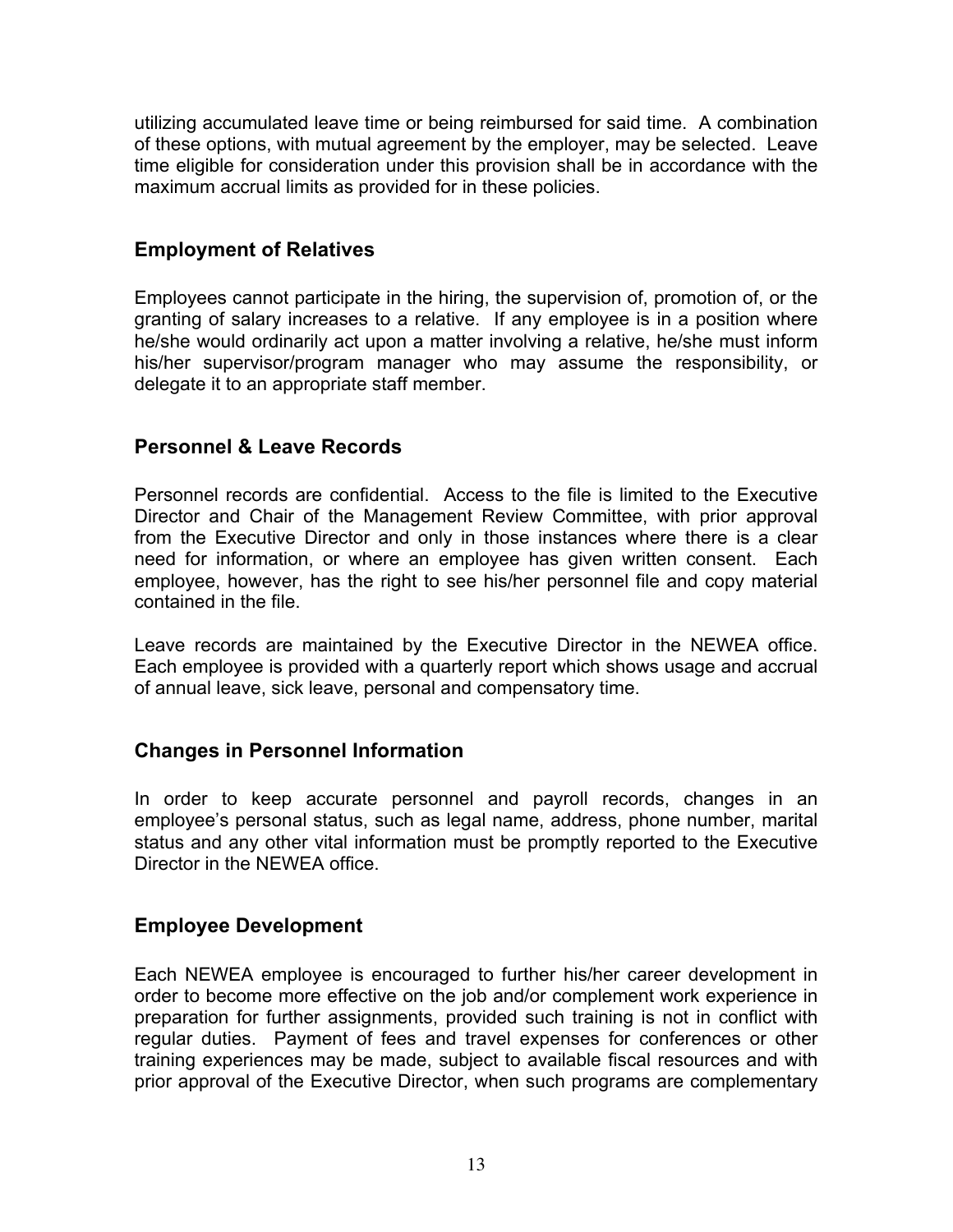to the Association's purposes and will not interfere with satisfactory discharge of responsibilities, even though training may occur during regular working hours.

#### **Performance Review**

In most cases, NEWEA staff participates in employee performance evaluations once a year in August. This process provides employees and supervisors/program managers an opportunity to discuss and evaluate job performance in a timely fashion and encourages realistic reviews and goal setting throughout the year. The performance of new employees is reviewed after the completion of six months of employment and then on an annual basis in August.

Performance evaluations may also be done outside of the regular evaluation period, if warranted. If performance is deemed unsatisfactory, the employee will be so advised in writing and given a reasonable amount of time to correct defined deficiencies. A copy of the notification will be given to the Management Review Committee and Association President. At the end of the period allowed to correct the deficiencies, the employee's performance will again be reviewed with the employee. If satisfactory improvement has not resulted as determined by the supervisor/program manager, the employee may be terminated without further notice.

Changes in a performance evaluation may be agreed upon by the employee and supervisor/program manager, or may be directed by the Executive Director before the final performance evaluation is prepared. If agreement cannot be reached, the employee may prepare a separate statement for his/her personnel file. All performance reviews shall be signed by both parties, indicating that they have discussed the review even though they may not have agreed. Employees will receive a copy of the final document.

It is the responsibility of the Management Review Committee to conduct an annual review of the performance of the Executive Director.

#### **Termination**

Although NEWEA looks forward to a continuing and mutually satisfactory employment relationship with each staff member, it is understood that employment is at the will of the parties and that no contract for employment exists between the parties. Therefore, the employee or NEWEA may terminate the employment relationship at any time.

At the time of termination, an employee must return all Association property, including but not limited to books, keys, equipment, software, proprietary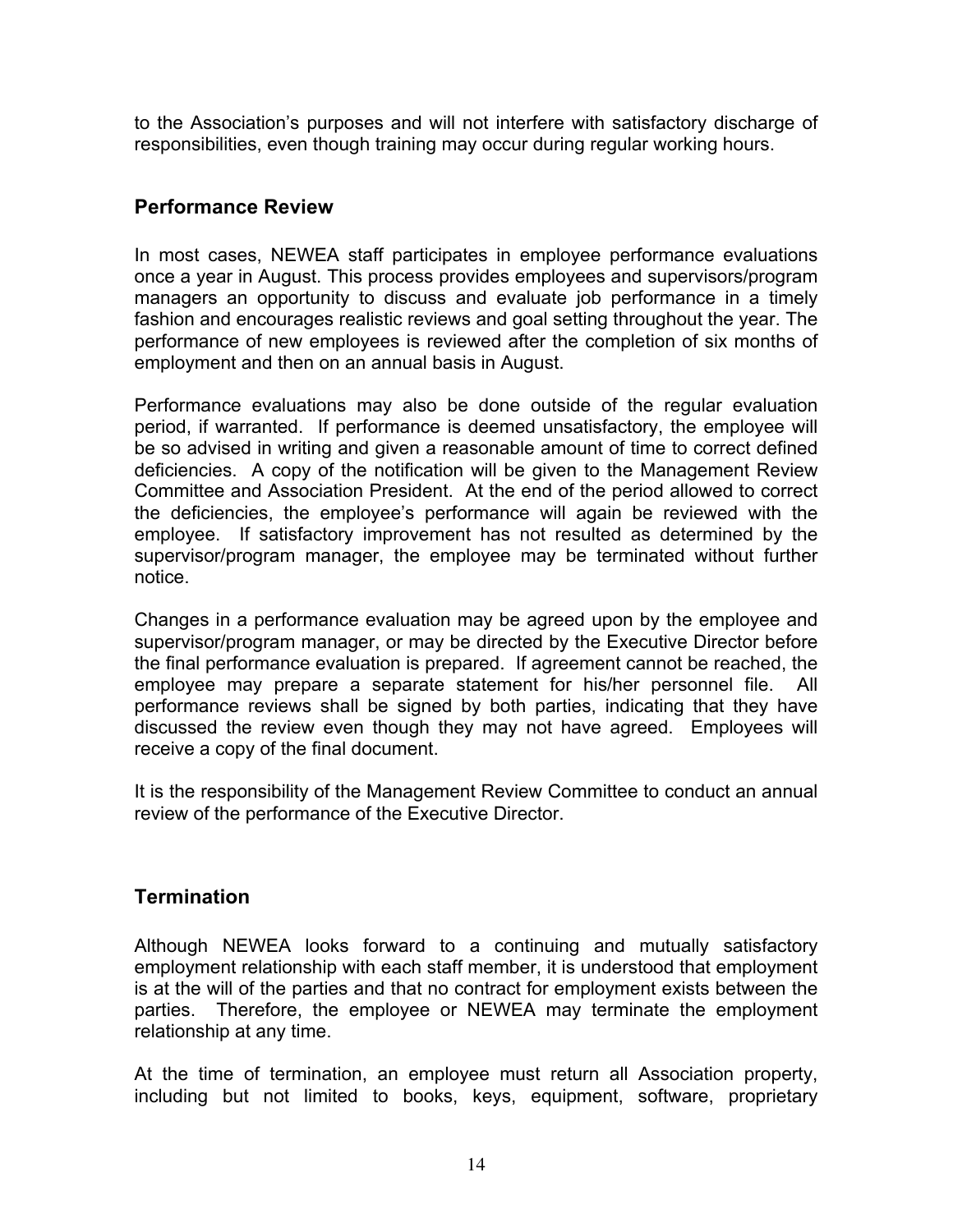documents, files (including electronic files), etc. Terminated employees will receive any salary due, plus unused, accrued vacation and compensatory time pay in a lump sum, within the limits specified in the Annual Leave policy on page 24 and the Compensatory Time policy on page 20. Any unaccrued vacation time that was advanced will be deducted from the employee's final paycheck, as will charges for salary advances and any other amounts due NEWEA.

Termination of employment with NEWEA will fall within one of the following categories:

Voluntary Termination: A voluntary termination is one initiated by the employee for any reason. Employees are expected to give as much notice as possible, but a minimum of two weeks notice is required. Termination notices should be submitted, in writing, to the employee's immediate supervisor, with a copy to the Executive Director.

Mutual Agreement: A termination by mutual agreement is where both the employee and NEWEA feel that it would be mutually beneficial to terminate employment. A departure date is agreed upon.

Reduction in Workforce: A reduction in workforce termination is the result of job elimination due to reorganization, financial considerations, or the end of a contract/grant. Any employee so terminated shall receive two weeks notice. Time off during the notice period for interviews may be given at the discretion of the Executive Director.

Involuntary Termination: Involuntary Termination is due to the failure of the employee to meet job performance standards, disregard of NEWEA policies and procedures, or failure to maintain a satisfactory attendance record. Prior to such termination, the Executive Director may make a reasonable effort to resolve the problem(s) with the employee. At the discretion of the Executive Director, the employee may be given written notification that his/her employment is in jeopardy and may be provided with explicit instructions on what must be done to correct the situation. If such notice is given, the employee will be placed on probationary status for a specified period, but no longer than three months. Should the employee fail to satisfactorily correct the problem, the employee shall be terminated. The Executive Committee, via the Executive Director, shall be notified of the employee's continued unsatisfactory performance during the probationary period, and any termination. Uncooperative behavior or negative attitude, which affects the work or morale of others at the Association during the probationary period, may result in the probationary period being shortened.

Misconduct: Termination for misconduct involves gross employee misbehavior on the job, including but not limited to insubordination, misuse, deliberate destruction or theft of NEWEA's property, or conviction of a crime. Any violation of NEWEA rules, safety measures, or accepted standards of conduct may result in termination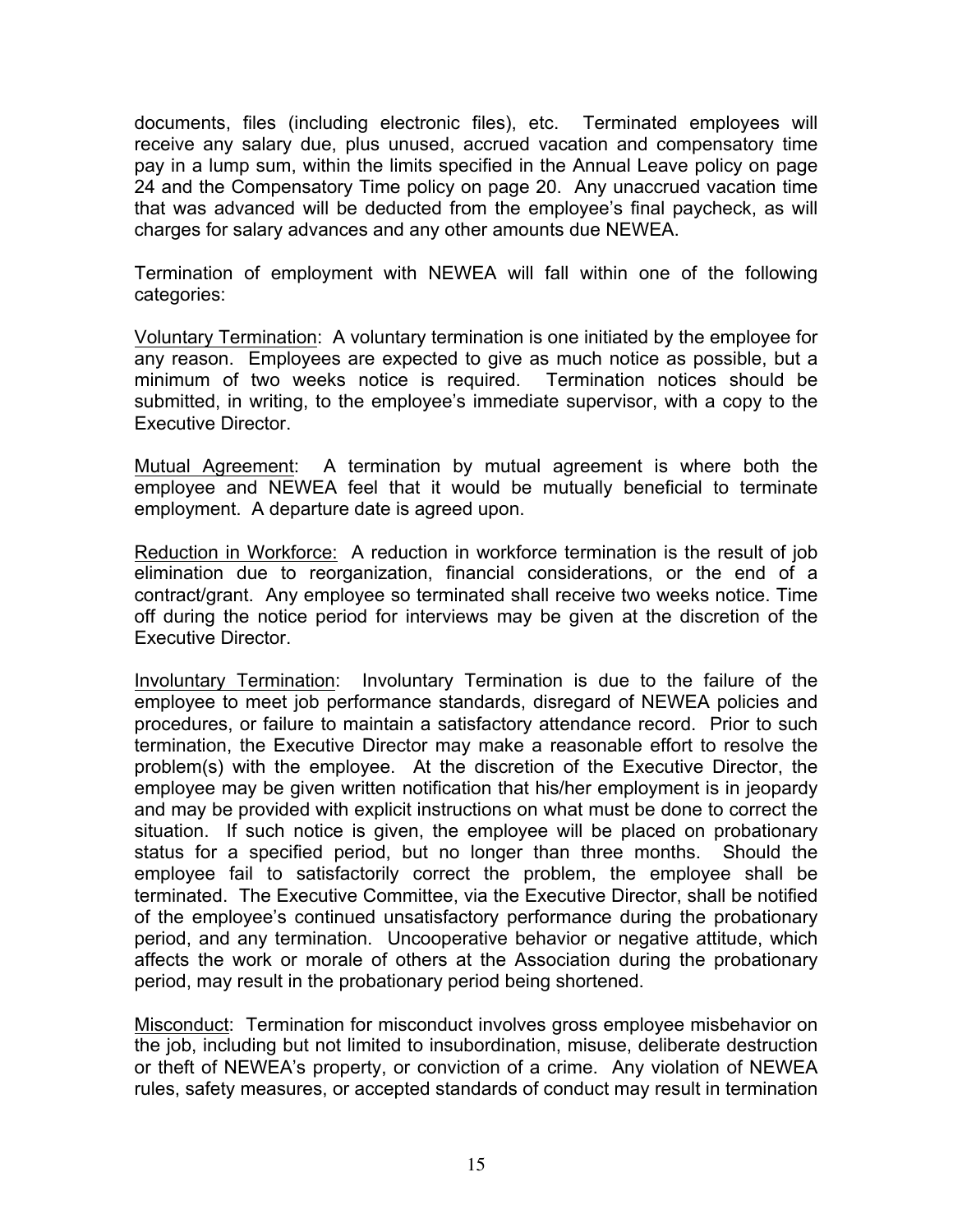for misconduct. If an employee is terminated for misconduct, neither advance notice, nor salary in lieu of notice will be given.

Retirement: There is no mandatory retirement age, although normal retirement age is considered to be age 65.

Regardless of the nature of termination, a notice to terminate must be submitted in writing either by the employee who intends to terminate or by the Executive Director in the case of reduction of work force, involuntary or misconduct.

#### **Re-Employment**

Former employees who left NEWEA in good standing are eligible for re-hire. If an employee is rehired within one year of their former termination date, all benefits will be reinstated immediately and the employee's service data (for accrual purposes) will reflect all previous time worked at NEWEA.

If an employee has been away for more than one year, he/she must re-enroll in all benefit plans and satisfy any necessary waiting periods. Eligibility for paid leave will be determined as if the employee were a new hire.

#### **Unauthorized Absence**

An unauthorized absence occurs when an employee is absent from an assigned place of work, or fails to report for work as scheduled, without approval.

Disciplinary and/or termination procedures may follow unauthorized absences.

#### **Grievances**

An employee shall consult first with his/her immediate supervisor regarding any action, event or attitude, either expressed or implied, which he/she perceives as unfair or inequitable on the job. If a satisfactory agreement for resolution cannot be reached, the employee may appeal in writing to the Executive Director and/or the Management Review Committee. If an employee files a written grievance and no resolution is reached within 10 working days, the Executive Director shall set up a three member Grievance Committee composed of Executive Committee members: one member shall be (or chosen by) the Chair of the Management Review Committee; one member shall be chosen by the Executive Director; and one member shall be chosen by the grievant.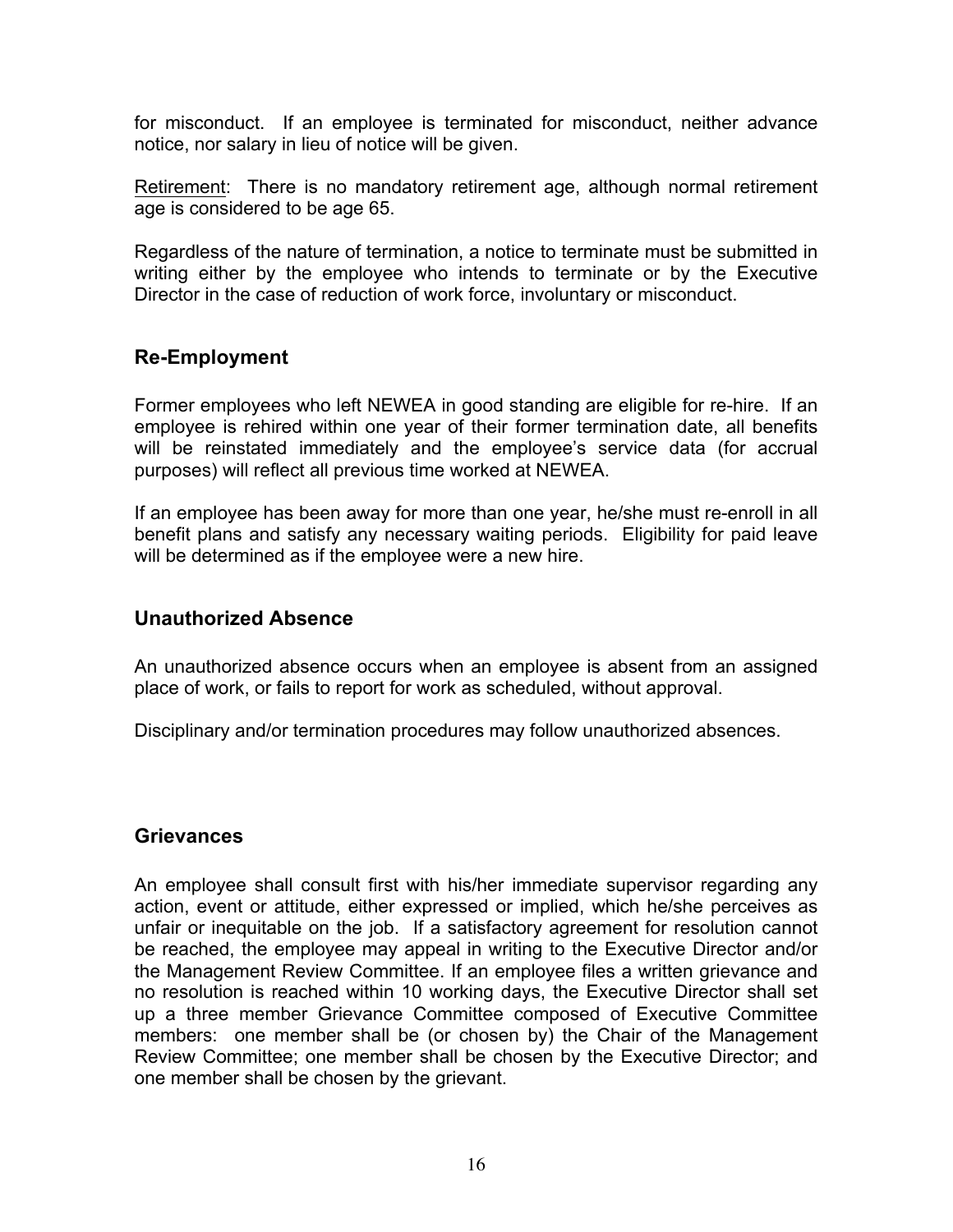The Grievance Committee shall, within 30 days, hear and review all evidence presented by the grievant and the supervisor involved. After careful consideration, the Committee will take the final action and notify the Executive Director. A decision by the Grievance Committee will be final.

## **COMPENSATION AND BENEFITS**

#### Note:

The Compensation and Benefits section describes NEWEA's benefits as they currently exist. NEWEA may add, terminate, suspend, withdraw, amend or modify any of the benefits described in this section in whole, or in part, at any time without notice.

#### *Compensatory Time*

Exempt employees are not eligible for overtime pay. However, an employee who works in excess of what is considered to be his/her normal workweek will be granted paid compensatory time at their straight time rate. Compensatory time must be approved, in advance, by the employee's supervisor/program manager. A personal decision to work beyond the normal workweek is not allowed. Paid sick days and meal times are not counted for purposes of computing compensatory time.

Prior approval, at least two weeks in advance, except for emergency or unforeseen circumstances, by the appropriate supervisor/program manager is required to use accrued compensatory time. Accrued compensatory time may be substituted for unpaid leave, if warranted, in the case of severe and/or catastrophic illness. Compensatory time is encouraged to be used within 6 months of the date accrued. Upon termination, an employee will be reimbursed for accrued, unused compensatory time, up to a maximum of ten days, at his/her final rate of pay.

#### *Paydays*

A commercial payroll processing company processes NEWEA's payroll. All NEWEA employees are paid on a bi-weekly basis. Paychecks are hand-delivered to NEWEA office employees on Fridays. When a holiday falls on a Friday, paychecks will be distributed on the preceding workday.

NEWEA is required to withhold federal, state and social security taxes from your salary. Questions regarding your paycheck should be directed to the Executive Director.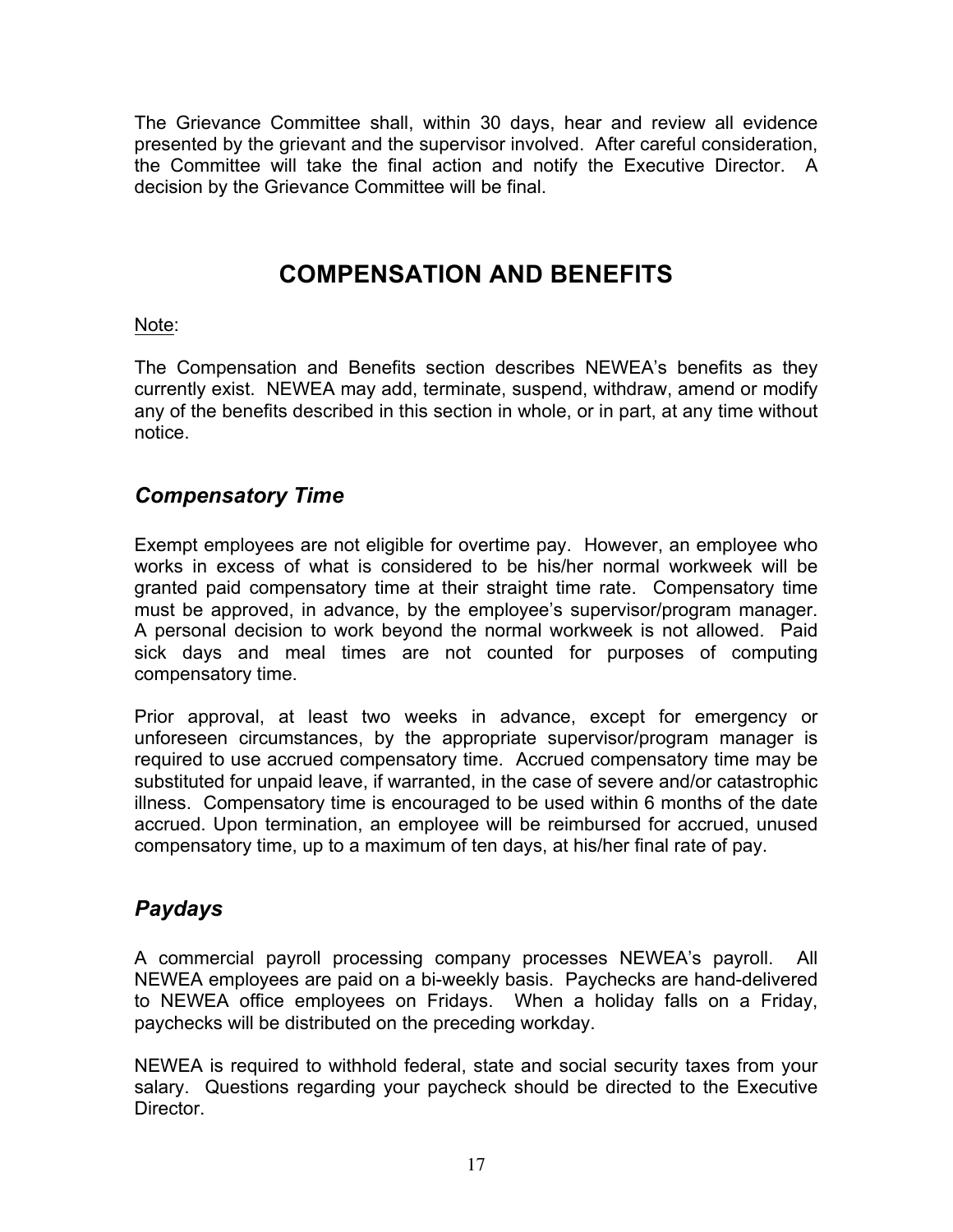#### *Timesheets*

For efficient processing, hourly employees are required to submit timesheets no later than noontime on the Monday prior to the next scheduled payday. The paycheck will be for the two weeks of work prior to the week the paycheck is delivered. Salaried employees are required to submit timesheets on the Monday following the close of the pay period. During holiday periods, or under other special circumstances, employees may be required to turn in their timesheets early.

It is important that timesheets be accurate and timely using only active job codes. Timesheets must be approved by the employee's supervisor/program manager before submission to the Accounting Department. Both the employee and his/her supervisor must initial any adjustments or corrections. Inaccurate timesheets will be returned to the employee for correction.

#### **Approved timesheets must be submitted in order to receive a paycheck.**

#### *Salary Administration*

Salaries for NEWEA staff are recommended by the Management Review Committee and approved by the Finance Committee. Job descriptions are created for all positions prior to the filling of such a position. The job description outlines the type of work to be performed and indicates the level of responsibility to be exercised. Also, for liability insurance purposes, the job description must state the percentage of time an employee is expected to spend in the office and the percentage of time an employee spends out of the office. The exact nature of the employee's out-of-the-office responsibilities will be noted. Job descriptions may be reviewed biennially by the employee, the Executive Director and Management Review Committee for possible updating. Annual pay adjustments may be granted provided an employee's performance has been satisfactory for the prior year and taking into consideration the overall Association budget for the fiscal year.

#### *Retirement Plan*

NEWEA participates in a tax-sheltered annuity program (Section 403(b)) to which certain contributions are made, on behalf of eligible employees, to help them fund their retirement. Each regular, full-time employee is eligible to receive this benefit**, provided he/she has enrolled and met all of the requirements for participation**. NEWEA contributes 5.3% of the employee's base compensation to each participant's account. Payments to each employee's account are made on a quarterly basis. The employee is not required to contribute any portion of his/her salary into the account. If a newly hired employee decides not to participate in the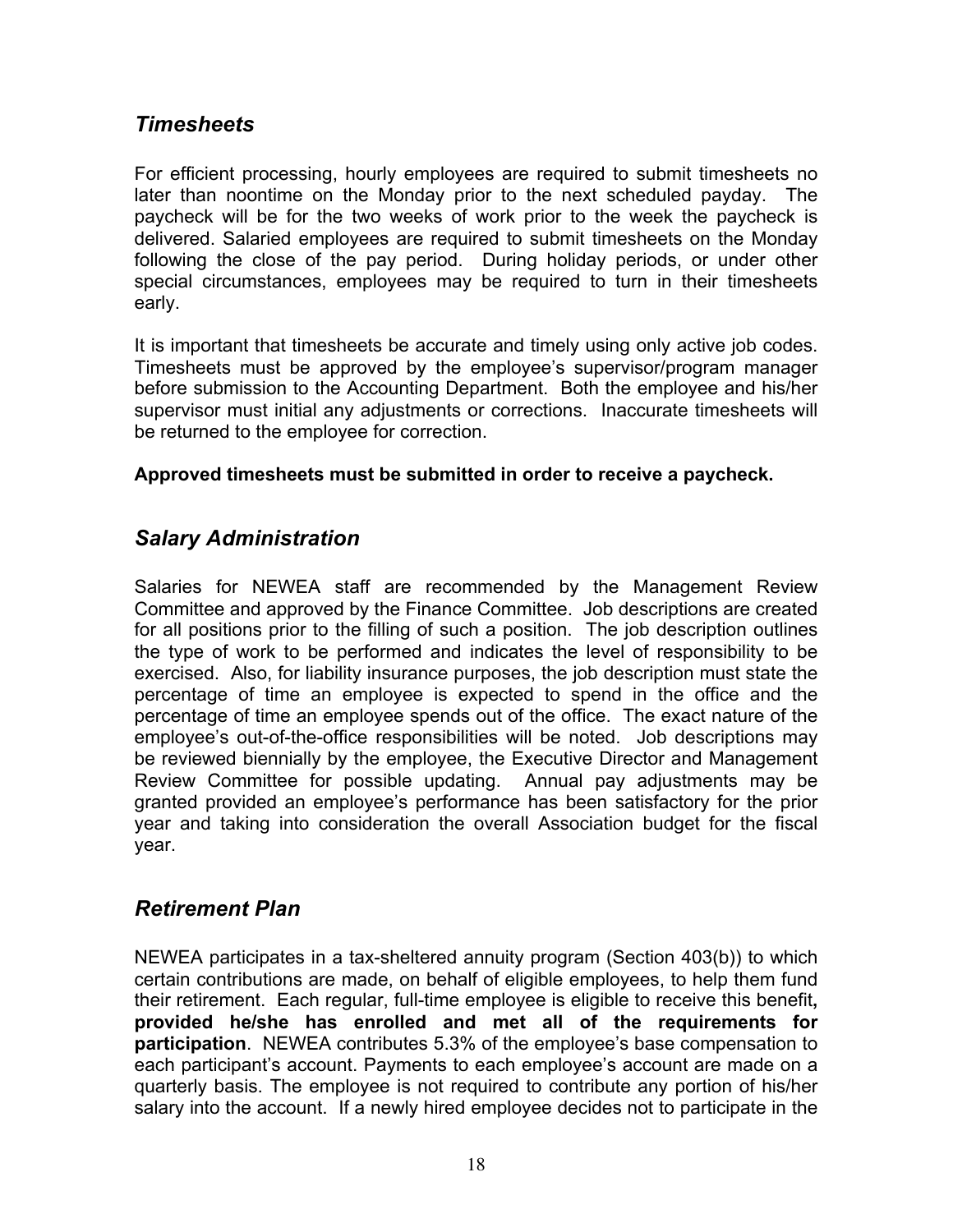plan upon commencement of employment, but elects to do so at some future date, NEWEA's contribution will be effective as of the date that the employee elects to participate. No salary adjustment, in lieu of participation in the plan, will be made for an employee who declines coverage.

Under the law, money contributed by the employer and employee is not subject to federal taxes and remains so until withdrawn from the employee's account. Employees have a 100% immediate vested right to all amounts contributed to the fund. If an employee terminates for any reason, prior to his or her normal retirement date, he/she may keep the funds in the account, rollover the account to an Individual retirement account (IRA), or withdraw the full balance of their account as a cash payment, subject to state and federal laws and early withdrawal penalties.

#### *Direct Deposit*

NEWEA employees have the option of having their paycheck automatically deposited into their checking and/or savings account(s) each pay period. Employees electing this option will receive a voided, non-negotiable paycheck with an earnings statement detailing your deductions.

If you want to take advantage of this convenient time-saving service, please contact the Executive Director at the NEWEA office (781) 939-0908.

#### *Group Insurance*

All regular, full-time employees of NEWEA are eligible to participate in a comprehensive group insurance program. This program is a package of insurance consisting of medical, dental and life insurance (including accidental death and dismemberment). These insurance plans are partially self-funded and Diversified Administration Corp. (DAC) aids NEWEA in the administration of the program. Coverage begins as of the employee's date of hire, **provided he/she has enrolled and met all of the requirements for coverage.**

#### *Medical Insurance*

NEWEA pays 85% of the premium for individual medical coverage for the employee. Whenever you, or your dependents, lose eligibility for coverage under the Association's medical insurance plan, for any reason, federal law provides you the right to purchase continuation coverage at group rates (COBRA) for a limited period of time.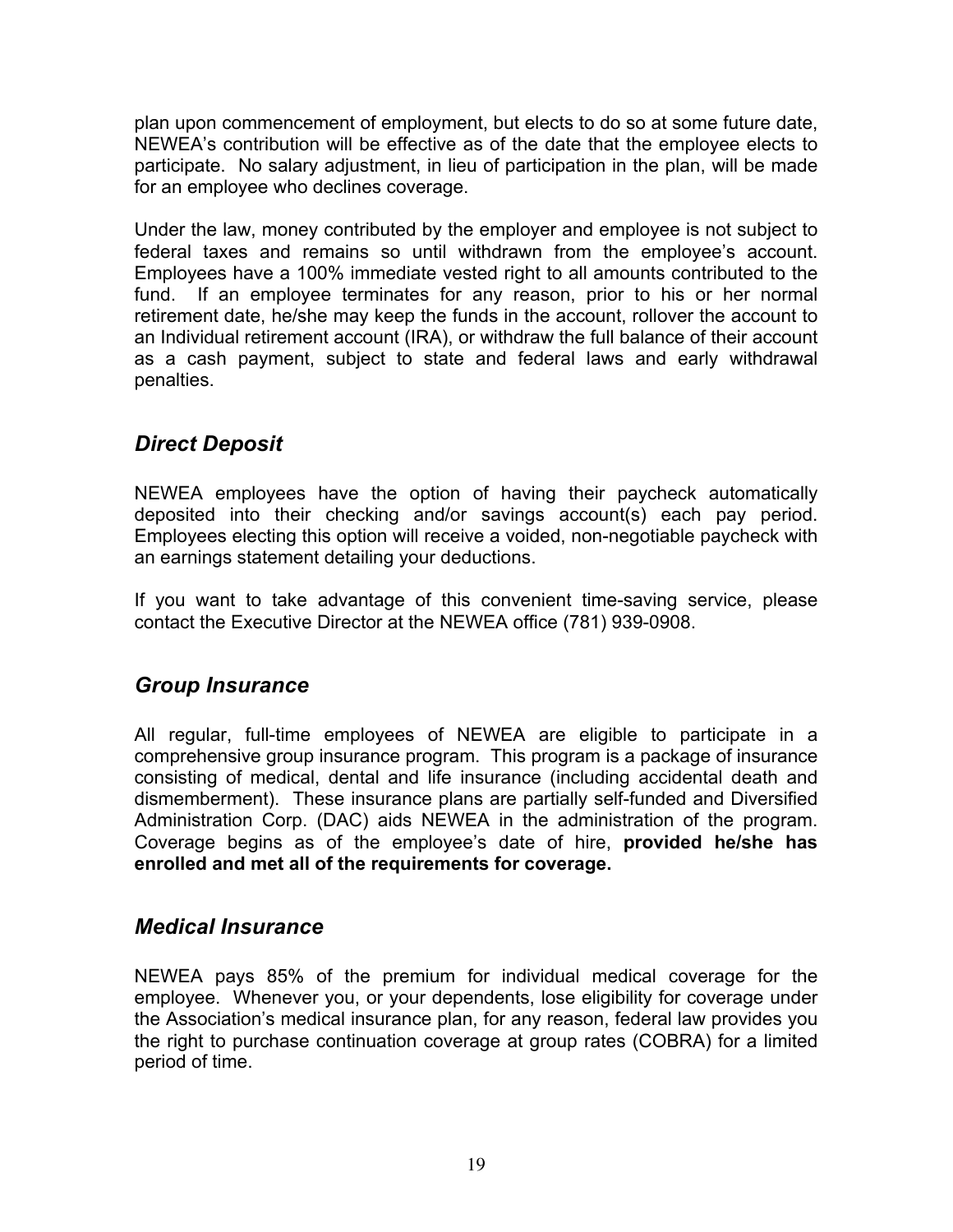If you leave NEWEA and do not purchase continuation coverage, your coverage ends on the day you cease active work.

#### *Dental Insurance*

NEWEA pays 85% of the premium for individual dental coverage for the employee. If an employee selects family coverage under the dental plan, the employee pays 100% of the difference between the individual and family plan. Whenever you, or your dependents, lose eligibility for coverage under the Association's dental insurance plan, for any reason, federal law provides you the right to purchase continuation coverage at group rates (COBRA) for a limited period of time.

If you leave NEWEA and do not purchase continuation coverage, your coverage ends on the day you cease active work.

#### *Long-Term Disability Insurance*

NEWEA participates in a Long-Term Disability Program. Each regular, full-time employee is eligible to receive this benefit**, provided he/she has enrolled and met all of the requirements for participation**. If a newly hired employee decides not to participate in the plan upon employment, no salary adjustment, in lieu of participation in the plan, will be made for an employee who declines coverage.

Contact the Executive Director for specific policy information.

#### *Annual Leave*

All regular, full-time employees are eligible for paid vacation time. NEWEA makes every effort to schedule vacations according to employee preference. However, vacations require prior supervisory approval, at least two weeks in advance, and approval is subject to NEWEA's schedules and staffing requirements.

Annual leave, for NEWEA staff, will be granted based on the following accrual rate:

| Less than 4.5 years of employment:<br>year | - Ten (10) days per calendar      |
|--------------------------------------------|-----------------------------------|
| 4.5 but less than 9.5 years of service:    | - Fifteen (15) days per calendar  |
| year                                       |                                   |
| 9.5 but less than 19.5 years of service:   | - Twenty (20) days per calendar   |
| year                                       |                                   |
| 19.5 years or more years of service:       | - Twenty-five (25)<br>davs<br>per |
| calendar year                              |                                   |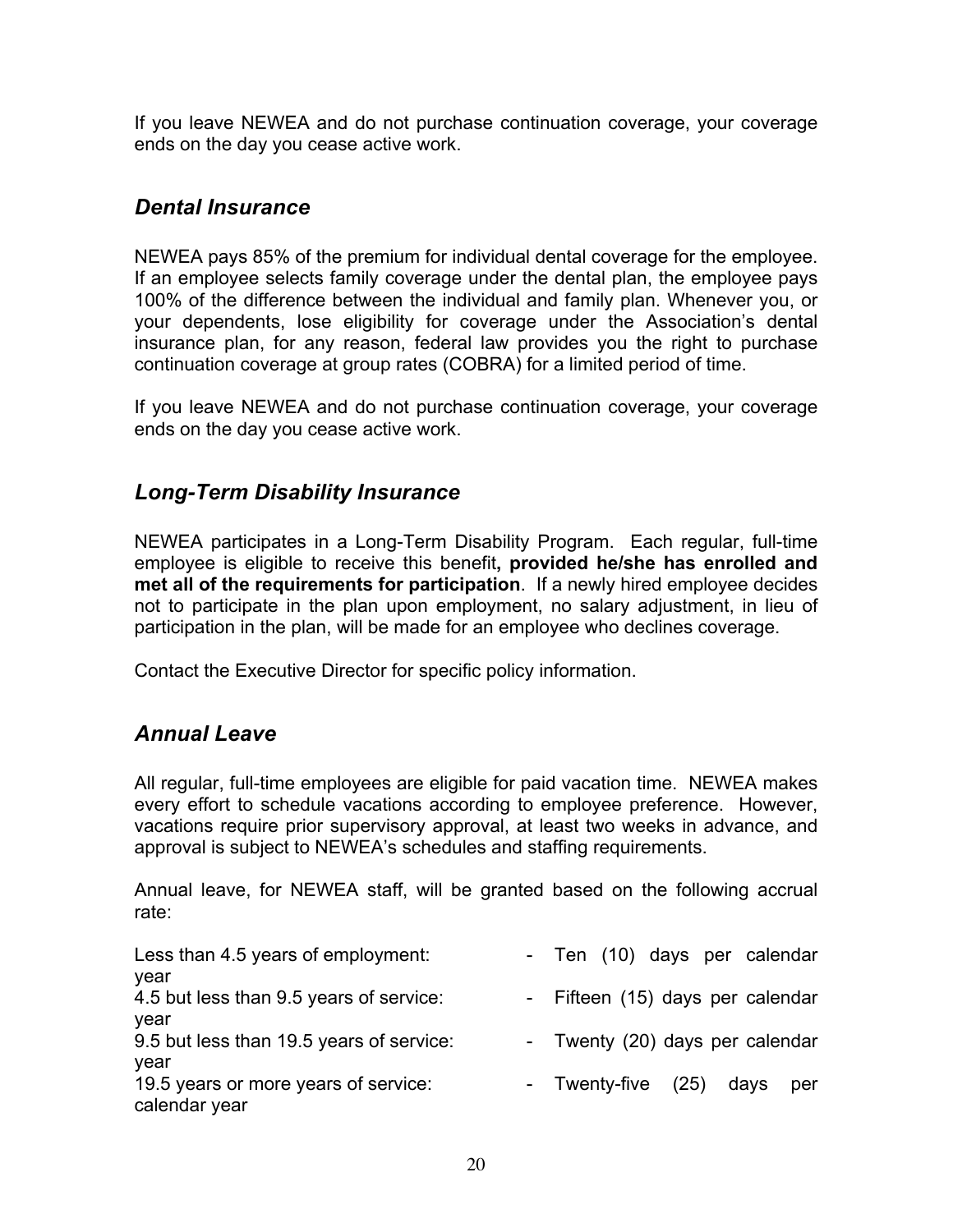A maximum of two years' annual leave may be carried over into the next year of employment. However, any accrued annual leave not used by September 30th of the year within which it has been carried over will be forfeited if unused.

Annual leave continues to accrue during the first ten (10) weeks of a paid leave of absence, but does not accrue during an unpaid leave of absence.

Upon the death of an employee 100% of the value of his/her unused accrued annual leave at the time of death shall be paid to the surviving beneficiary(ies) lawfully designated by the employee. It is understood that any such payment will not change the employee's retirement benefit.

#### *Holidays*

All regular, full-time employees are eligible for holiday pay at their regular rate of pay.

In general, NEWEA observes the following (11) holidays each year:

New Year's Day<br>
\*Martin Luther King's Birthday 3<sup>rd</sup> Monday in January \*Martin Luther King's Birthday \*President's Day  $\overline{3}^{rd}$  Monday in February \*Patriots Day 2<sup>nd</sup> Monday in April Memorial Day Last Monday in May Independence Day **July 4** Labor Day 1<sup>st</sup> Monday in September \*Columbus Day 2nd Monday in October Thanksgiving  $\overline{D}$ ay  $4^{\text{th}}$  Thursday in November Day After Thanksgiving Day  $4<sup>th</sup>$  Friday in November Christmas Day December 25

\*Floating Holiday

When a holiday falls on a Sunday, the following Monday is observed as a holiday. If the holiday falls on a Saturday, the preceding Friday is observed as a holiday.

Where applicable, floating holidays cannot be accrued and carried over into the next fiscal year and are not payable upon termination.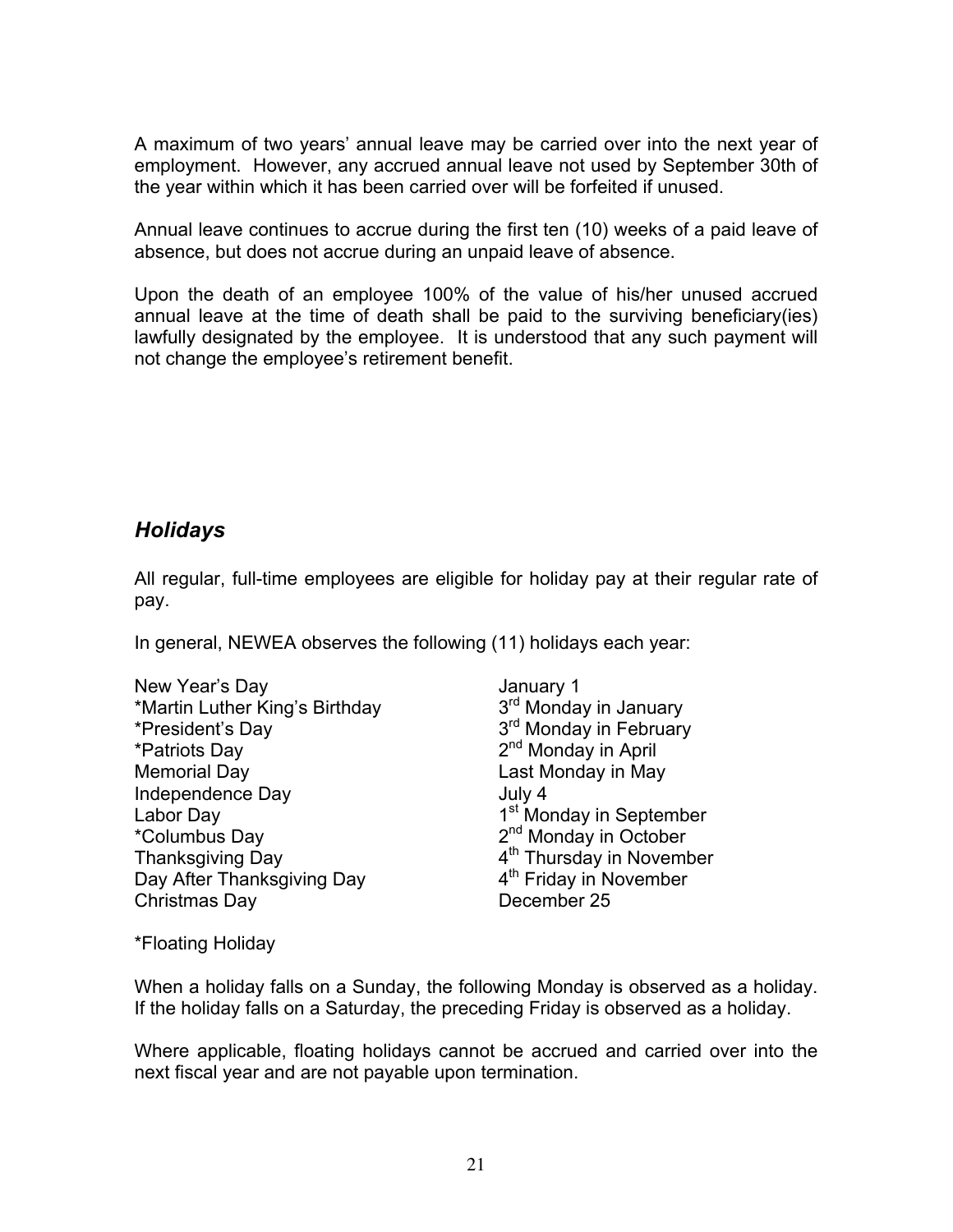#### *Sick Leave*

Paid sick leave shall accrue to each regular, full-time employee at the rate of 1.25 days per month and may accrue for as long as the employee works for NEWEA. Sick leave is cumulative; there is no limit to the amount that may be accumulated. Sick leave is subject to the approval of an employee's supervisor/program manager and may be taken only under the following conditions:

- When an employee cannot perform his/her duties because he/she is incapacitated by personal illness or injury;
- When through exposure to contagious disease, the presence of the employee at his/her work location would jeopardize the health of others, and
- When appointments with licensed medical or dental professionals cannot reasonably be scheduled outside of normal working hours, for purposes of medical treatment or diagnosis of an existing medical or dental condition.

Sick leave continues to accrue during the first ten (10) weeks of a paid leave of absence, but does not accrue during an unpaid leave of absence. At termination of employment, employees are not entitled to any compensation for any unused sick leave. Such sick leave payment shall not change the employee's retirement benefit. Employees who retire shall be paid twenty percent (20%) of the value of their unused, accrued sick leave, earned after 10/1/97. Upon the death of an employee twenty percent (20%) of the value of his/her (unused) accrued sick leave at the time of death shall be paid to the estate of the deceased.

Upon return to work following a sick leave absence in excess of three work days, a supervisor may require an employee to submit a certificate ("doctor's certificate") from a licensed medical doctor or other appropriate provider indicating the nature of the illness and certifying that the employee could not work but is now able to return to work. Employees utilizing in excess of 37.5 hours of sick leave during the course of any fiscal year for which they do not submit a doctor's certificate, shall be required to submit a doctor's certificate indicating the nature of their illness for any absence thereafter

Paid sick leave is intended to protect the employee against undue financial loss in the event of an illness or disability. It is not intended, nor can it be used, to extend vacation time or holidays. Abuse of sick leave may be cause for disciplinary action.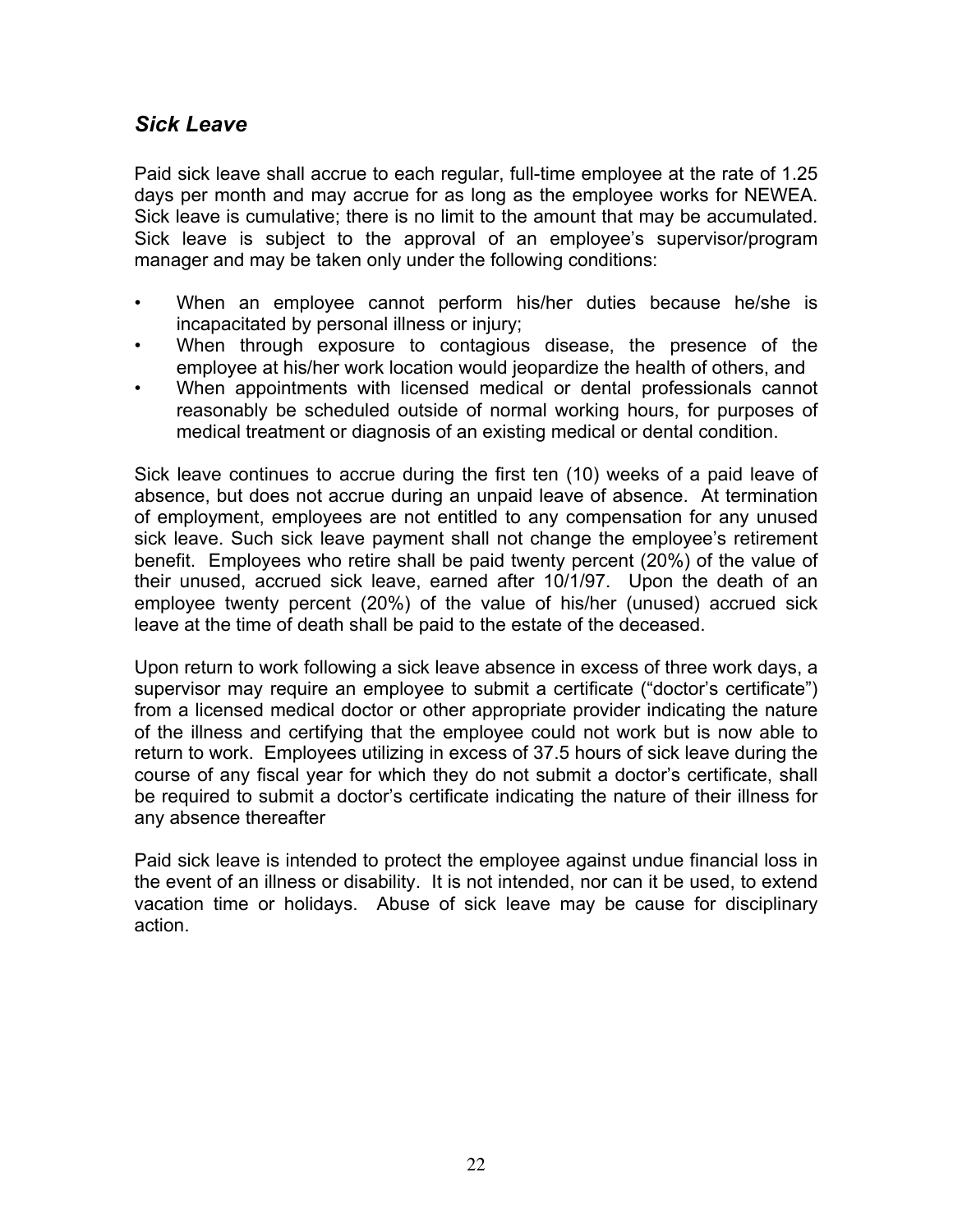#### *Social Security*

NEWEA participates in the Federal government's Social Security Program (FICA). Employee participation in the program is mandatory as required by the Internal Revenue Service. An amount sufficient to pay the employee's contribution to the Social Security program will be deducted from each employee's pay check.

#### *Workers Compensation*

As required by law, NEWEA carries workers' compensation insurance for all employees. This insurance provides income for lost time due to a work-related injury or illness and payment for necessary medical and rehabilitation expenses.

#### *Unemployment Insurance*

NEWEA contributes to state unemployment compensation fund in order to provide unemployment benefits to employees who are laid off or terminated through no fault of their own.

Local employment offices determine the amount and duration of benefits.

#### *Family and Medical Leave*

Employees may apply for up to twelve weeks of unpaid leave, upon written request, for any of the following reasons:

- for a serious health condition that makes the employee unable to perform his/her job.
- to care for the employee's spouse, son , daughter, or parent, who has a serious health condition; or
- to care for the employee's child after birth, adoption, or placement with the employee for foster care.

Requests for leave must be submitted, in writing, as far in advance as possible, but in all events, at least thirty (30) days in advance of the anticipated departure. This request must include the date that the leave will begin and the expected date of return to work.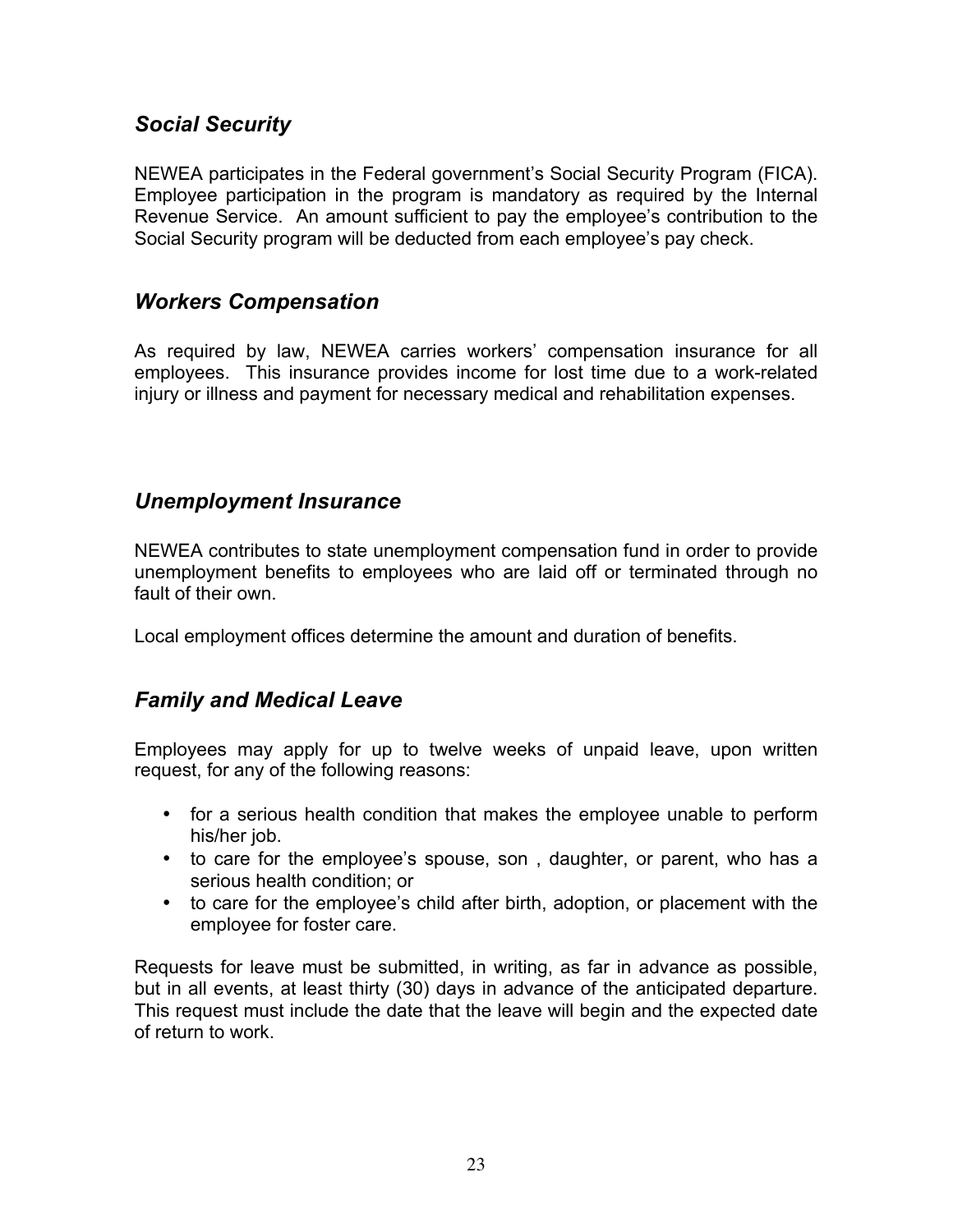When an employee takes family leave to care for a spouse, son, daughter or parent, he/she may utilize accrued sick leave up to a maximum of ten days per year.

An employee may use accrued sick, annual, or compensatory time while on leave.

Prior to beginning a medical leave of absence, the employee's supervisor may request written documentation from the employee's or family member's medical provider supporting the need for leave. The supervisor may also require periodic updates from the medical provider indicating the need for continuation of the employee's medical leave. Prior to return from medical leave, the supervisor may require that the employee submit documentation from his/her doctor indicating fitness to return to work.

During paid leave time, an employee will continue to accrue annual and sick time for a maximum of ten (10) weeks. No additional annual or sick time will accrue after ten (10) weeks, regardless of whether the leave is paid or unpaid. During unpaid leave, an employee will not accrue annual and sick time for the duration of the leave. Employees will continue to be enrolled in NEWEA's group insurance plans. During paid leave, regular benefit deductions will continue. If all or a portion of the leave is unpaid (leave of absence), the employee will be notified of the amount due in order to maintain insurance coverage. Upon returning from a leave of absence, NEWEA will attempt to reinstate the employee to his/her former position, or to a similar position with the same status, pay and seniority as when he/she left but NEWEA has no obligation to do so, and may refuse to do so if it determines that circumstances are such that it is unreasonable to do so. An employee who does not return to work at the end of the scheduled leave time, and has not requested or received an extension, will be considered to have voluntarily terminated his/her employment with NEWEA.

NEWEA complies with the "The Family and Medical Leave Act of 1993, Title 29, Chapter 5, Code of Federal Regulations Part 825 (29CFR Part 825)."

#### *Military Leave*

#### **Military Reserve Status**

In accordance with Federal law, employees who are members of military reserve or National Guard units will be allowed the necessary time off to attend to military training duties.

When military leaves are of short duration, such as those for two weeks summer training, the employee shall retain all benefits. An employee has the option of taking this time as (1) paid annual leave; (2) an unpaid leave of absence, or (3)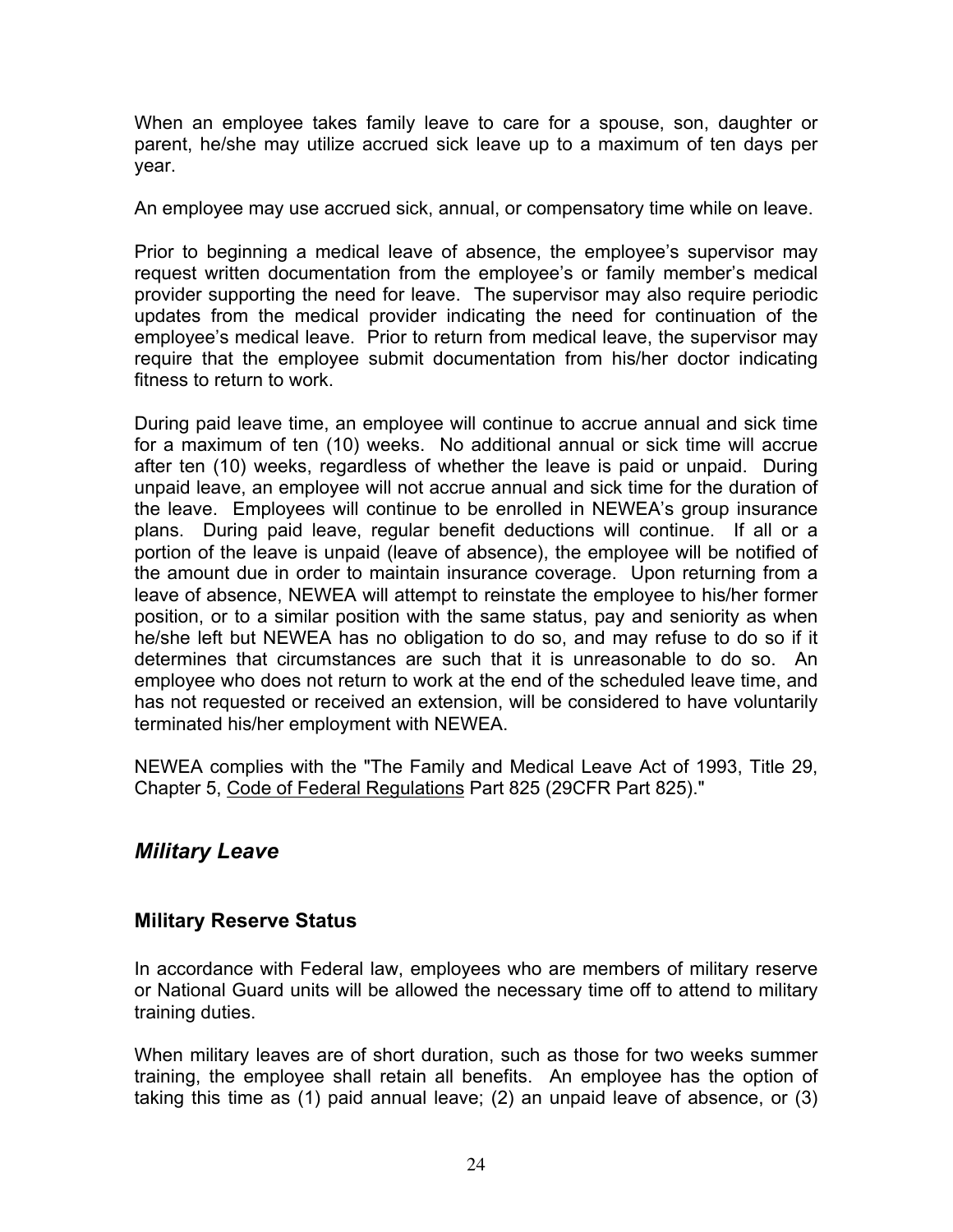receiving the difference between his/her military service pay and the employee's base rate of pay at NEWEA, if the latter is greater. An employee who chooses the third option must present a copy of his/her military pay voucher to the Accounting Department upon return.

Such leave shall be granted to a maximum of seventeen (17) days annually. Any military leave in excess of seventeen days will be considered Active Military Service.

#### **Active Military Service**

Under Federal Law, an employee who is called to duty with a uniformed service is considered to be on unpaid leave of absence. If the absence was for less than ninety days, you have the right to be re-employed in the job you would have if you had not been called to active duty provided you continue to be qualified. Note that in accordance with the law, are some limitations on this right to re-employment. If the absence has been for less than thirty-one days, you must report for work at the beginning of the next regular work period on the first full day following release from duty, with time for travel home, and an eight-hour rest period. If the absence has been for more than thirty-one, but less than 181 days, the employee must submit an application for reemployment within fourteen days of being released from service. If the absence due to military service has been longer than 180 days, reapplication must be made within ninety days of the service member's release from duty. The maximum absence that will allow a service member to retain reemployment rights is five years. An employee who is absent for thirty days or less can continue his or her medical coverage, at the same cost, during the time of service, and after that time may secure coverage under COBRA. A service member who returns to employment is entitled to re-enroll in the NEWEA health insurance plan and will be credited with accrued payments into his or her retirement account. An absence for military service is not to be considered a break in employment. You are entitled to the same salary and other benefits that come with seniority during the absence.

An employee must inform his/her supervisor as soon as possible and submit a copy of his/her orders. An employee entering military service will be paid for any unused accrued annual and compensatory leave, within the limits specified in the Annual Leave policy and the Compensatory Time policy.

#### *Jury Duty*

Serving on a jury is an important civic responsibility. When an employee is called to serve, he/she will be granted leave from work upon presentation of written evidence of a call for duty. An employee should let his/her supervisor know as soon as possible.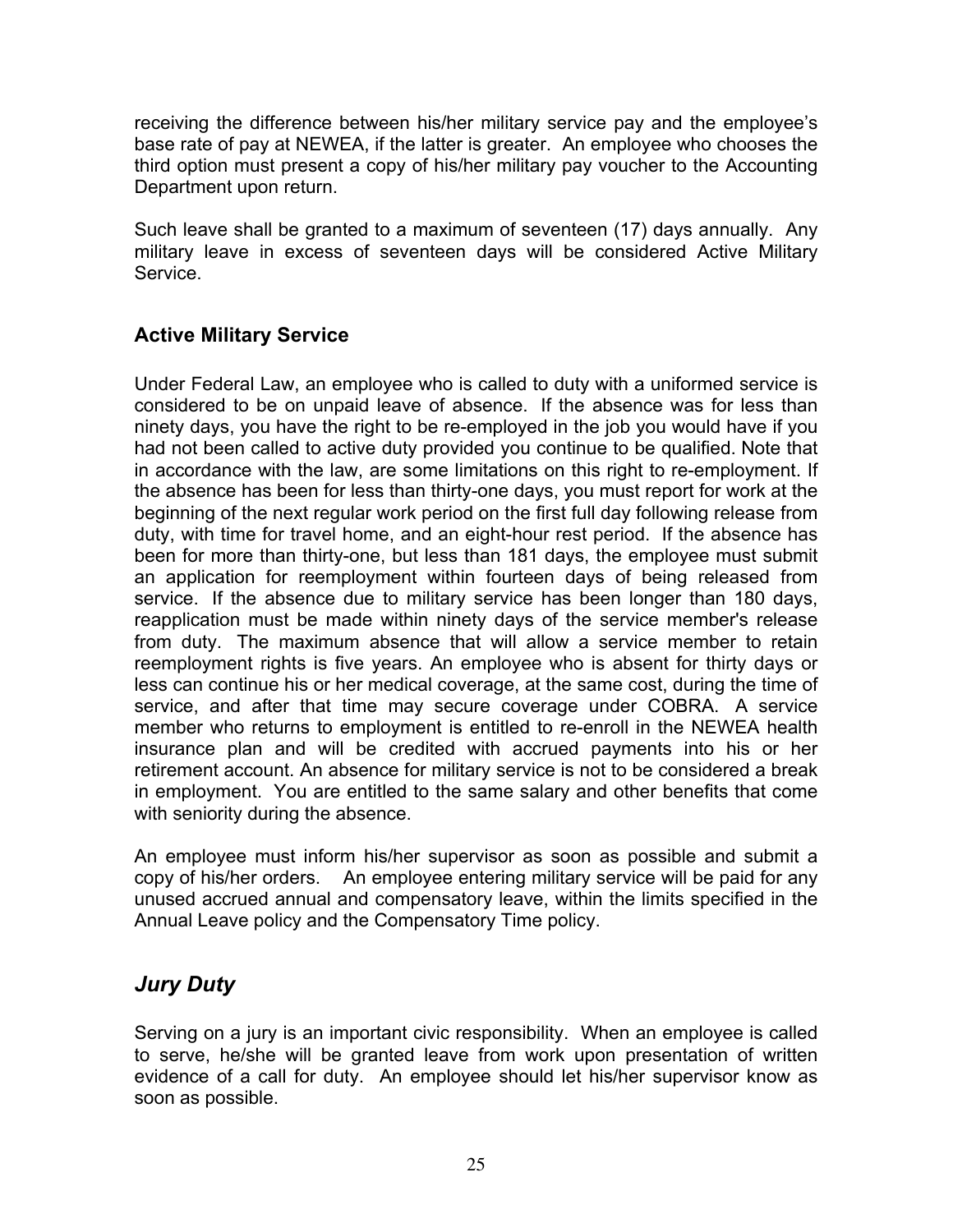All employees called for jury duty will be paid their regular pay for the first three days. If an employee is required to serve more than three days, NEWEA will pay the difference between jury duty pay and the employee's regular salary. In order to qualify for this pay, the employee must submit a signed statement indicating the days served and the amount he/she has been paid by the court.

Such time should be recorded on time sheets under the "Other" category, with a brief note indicating the reason for the time off, i.e., "Jury Duty".

#### *Bereavement Leave*

Employees are allowed bereavement leave of up to four consecutive working days with pay in the event of a death in his/her immediate family\*.

Employees should notify their supervisor no later than the first scheduled work day of his/her absence.

If additional time is needed, bereavement leave may be extended, with the approval of the employee's supervisor, by using accrued annual, compensatory and personal time, or leave without pay.

\*For this purpose, immediate family is defined as spouse, domestic partner, children, parent, sibling, grandparent, grandchildren, parent-in-law, daughter-inlaw, son-in-law, stepparent, stepchildren, stepbrother/sister, guardian, or ward.

#### *Travel Expenditures*

#### **Policy**

Employees, with proper authorization, will be reimbursed for all reasonable travel expenses incurred while traveling on behalf of the Association within its scope of business, and in accordance with present accepted procedures for such. Every attempt should be made to minimize travel expenses without unreasonably sacrificing personal convenience and comfort. NEWEA limits travel expenses and reimbursements to the published IRS automobile and travel expense allowances. .

#### **Authority**

The Executive Director may authorize travel for employees. The Executive Director may authorize reimbursement for expenses incurred in travel to and from Association and related meetings.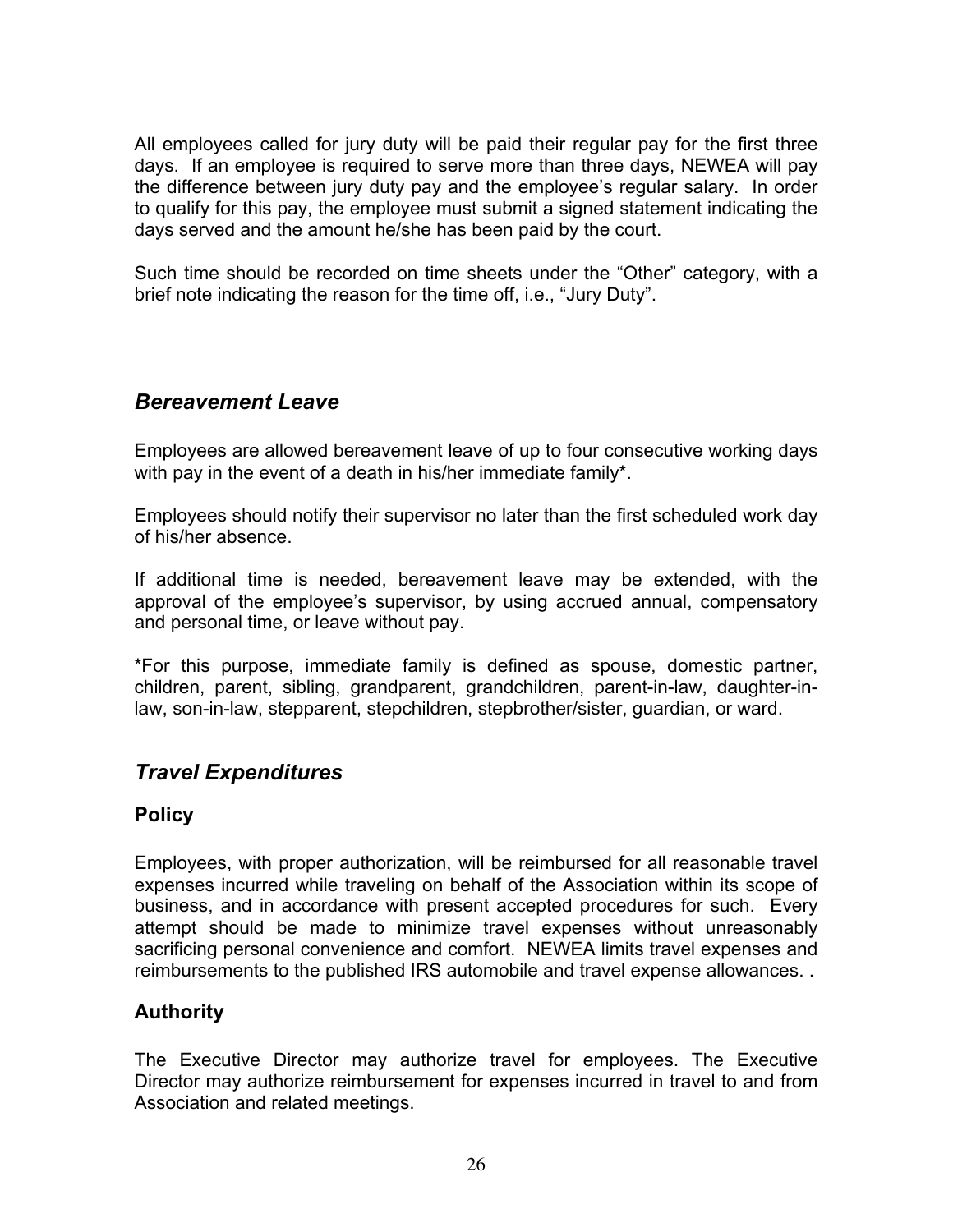NEWEA Travel Reimbursement form must be completed and submitted to the Executive Director within 90 days. Receipts for all charges are required and must be attached to the reimbursement form. No travel allowance will be extended to employees while traveling from their home to their ordinary place of work.

#### **Allowances for Reimbursements**

When common carrier is used, coach class will be used, if available, except by specific authorization of the Executive Director.

**Use of personal vehicles on authorized NEWEA business will be reimbursed for mileage at the current allowable IRS rate, or as established yearly by the Finance Committee. Calculation of mileage shall only be reimbursed using the NEWEA office as the origin and terminus of travel.**

**All mileage must be documented and accounted for.**

#### **Other Reimbursable Items**

In addition to reimbursement for transportation costs, the authorized traveler or employee will be reimbursed for the reasonable cost of lodging, meals, taxi fares, tips, work related telephone charges, tolls, and registration fees at meetings.

An overnight stay may be necessitated when an employee on official Association business is in excess of 60 miles from the employee's home.

Employees shall be reimbursed for the actual reasonable costs of breakfast lunch and/or dinner upon presentation of receipts.

The Association may also authorize meal reimbursement for an employee who is required, or who asks to attend an official function, banquet, or meeting provided that authorization is given in advance or in writing. Meal reimbursement is authorized only when an overnight stay is required, or the meal is a requirement of the meeting.

#### **Use Of Personal Vehicles**

Personal vehicle use on authorized NEWEA business is allowed and eligible for expenses reimbursement in accordance with the "Allowances for Reimbursements" under Travel Expenditures. Use of personal vehicles must be in accordance with the following responsibilities: